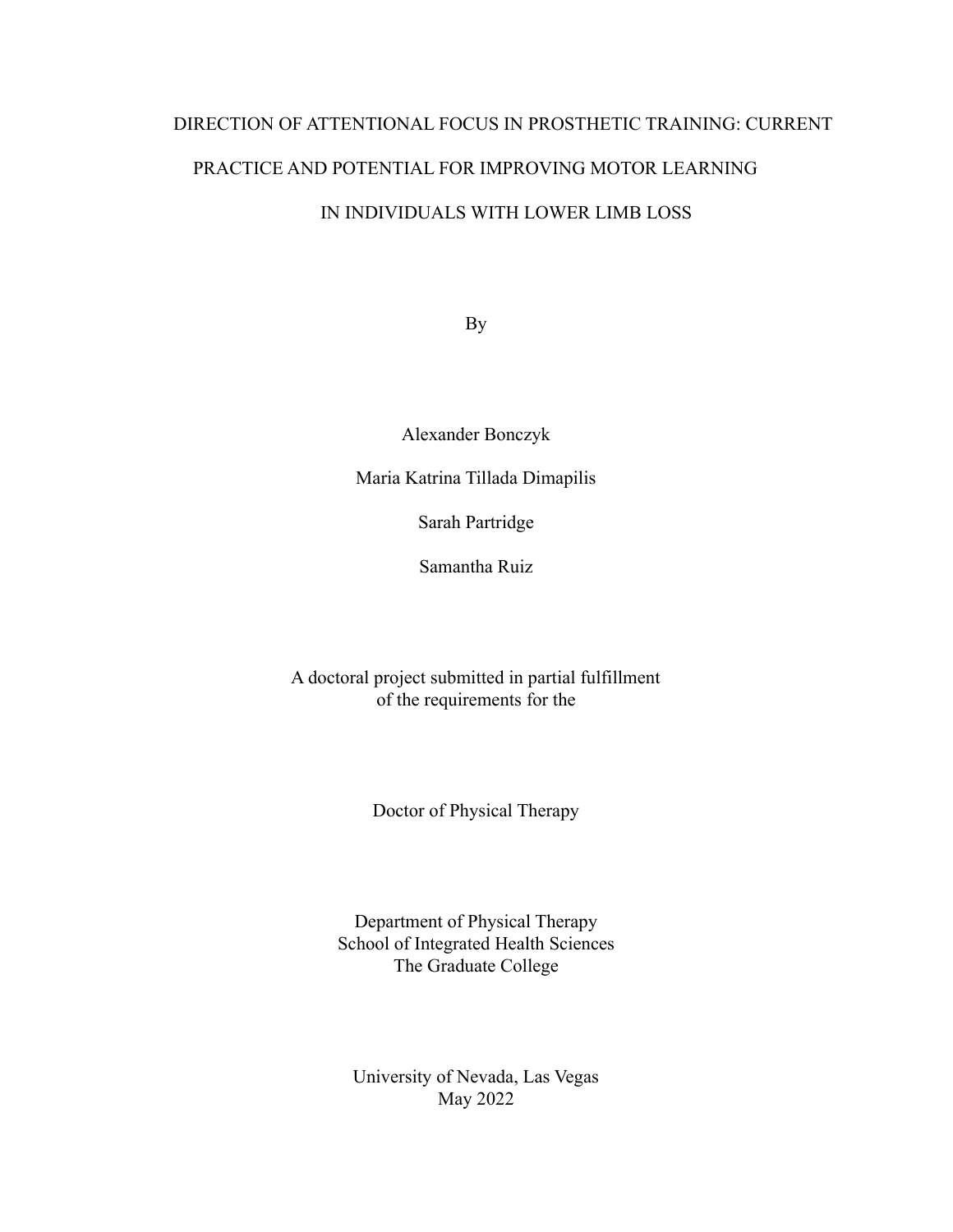

# **Doctoral Project Approval**

The Graduate College The University of Nevada, Las Vegas

May 13, 2022

This doctoral project prepared by

Alexander Bonczyk

Maria Katrina Tillada Dimapilis

Sarah Partridge

Samantha Ruiz

entitled

Direction of Attentional Focus in Prosthetic Training: Current Practice and Potential for Improving Motor Learning in Individuals with Lower Limb Loss

is approved in partial fulfillment of the requirements for the degree of

Doctor of Physical Therapy Department of Physical Therapy

Daniel Young, Ph.D.

Szu-Ping Lee, Ph.D. *Research Project Advisor*

Merrill Landers, Ph.D. *Chair, Department of Physical Therapy*

Daniel Young, Ph.D.<br> *Examination Committee Chair*<br> *Examination Committee Chair*<br> *Vice Provost for Graduate Education & Examination Committee Chair Vice Provost for Graduate Education & Dean of the Graduate College*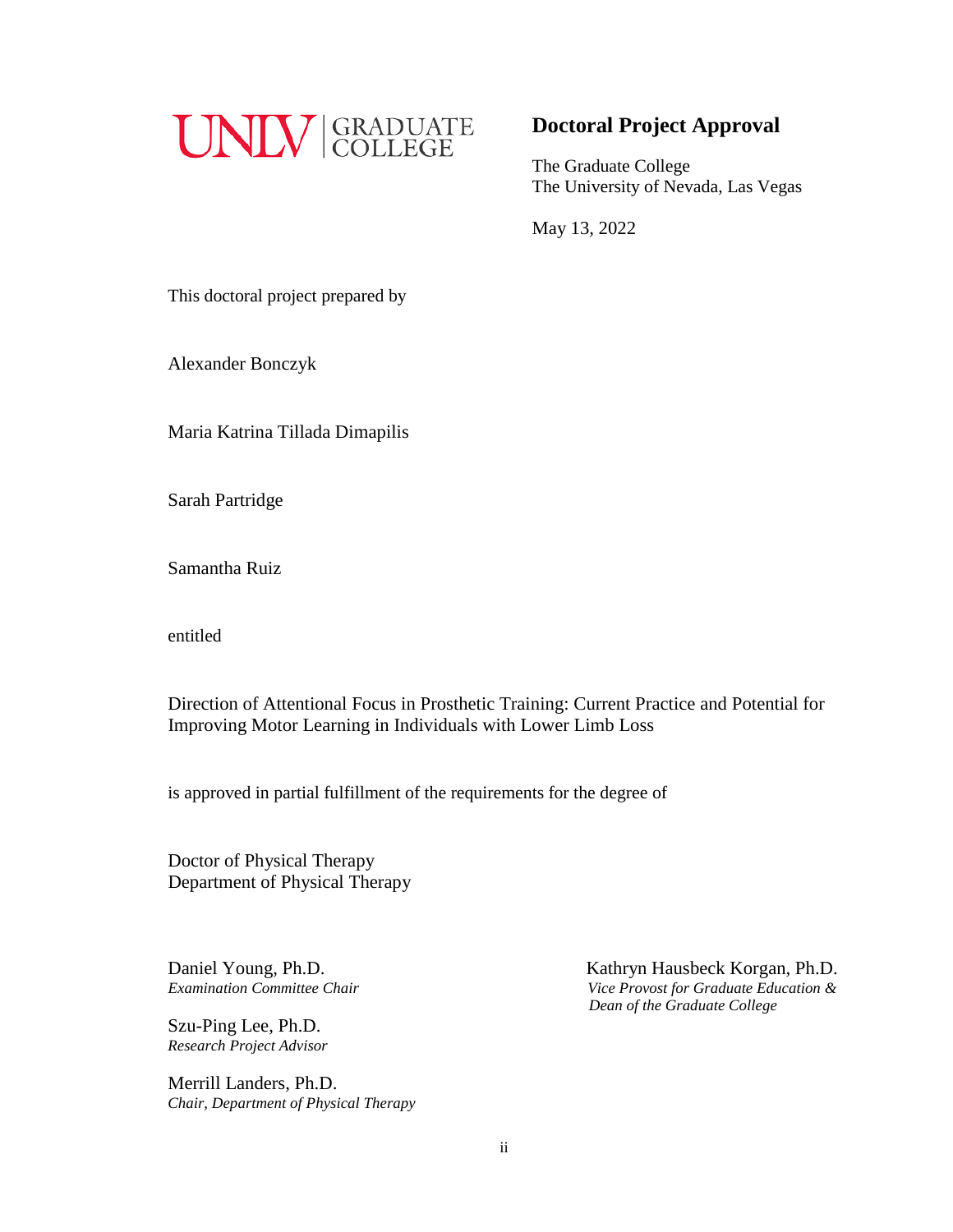#### **Abstract**

#### **Objective**

Adopting an external focus of attention has been shown to benefit motor performance and learning. However, the potential of optimizing attentional focus for improving prosthetic motor skills in lower limb prosthesis (LLP) users has not been examined. In this study, we investigated the frequency and direction of attentional focus embedded in the verbal instructions in a clinical prosthetic training setting.

#### Methods

Twenty-one adult LLP users (8 female, 13 male; 85% at K3 level; mean age=50.5) were recruited from prosthetic clinics in the Southern Nevada region. Verbal interactions between LLP users and their prosthetists (mean experience=10 years, range=4-21 years) during prosthetic training were recorded. Recordings were analyzed to categorize the direction of attentional focus embedded in the instructional and feedback statements as internal, external, mixed, or unfocused. We also explored whether LLP users' age, time since amputation, and perceived mobility were associated with the proportion of attentional focus statements they received.

#### Results

We recorded a total of 20 training sessions, yielding 904 statements of instruction from 338 minutes of training. Overall, one verbal interaction occurred every 22.1 seconds. Among the statements, 63% were internal, 9% external, 3% mixed, and 25% unfocused. Regression analysis revealed that female, older, and higher functioning LLP users were significantly more likely to receive internally-focused instructions (p=0.006, 0.035, and 0.024, respectively).

iii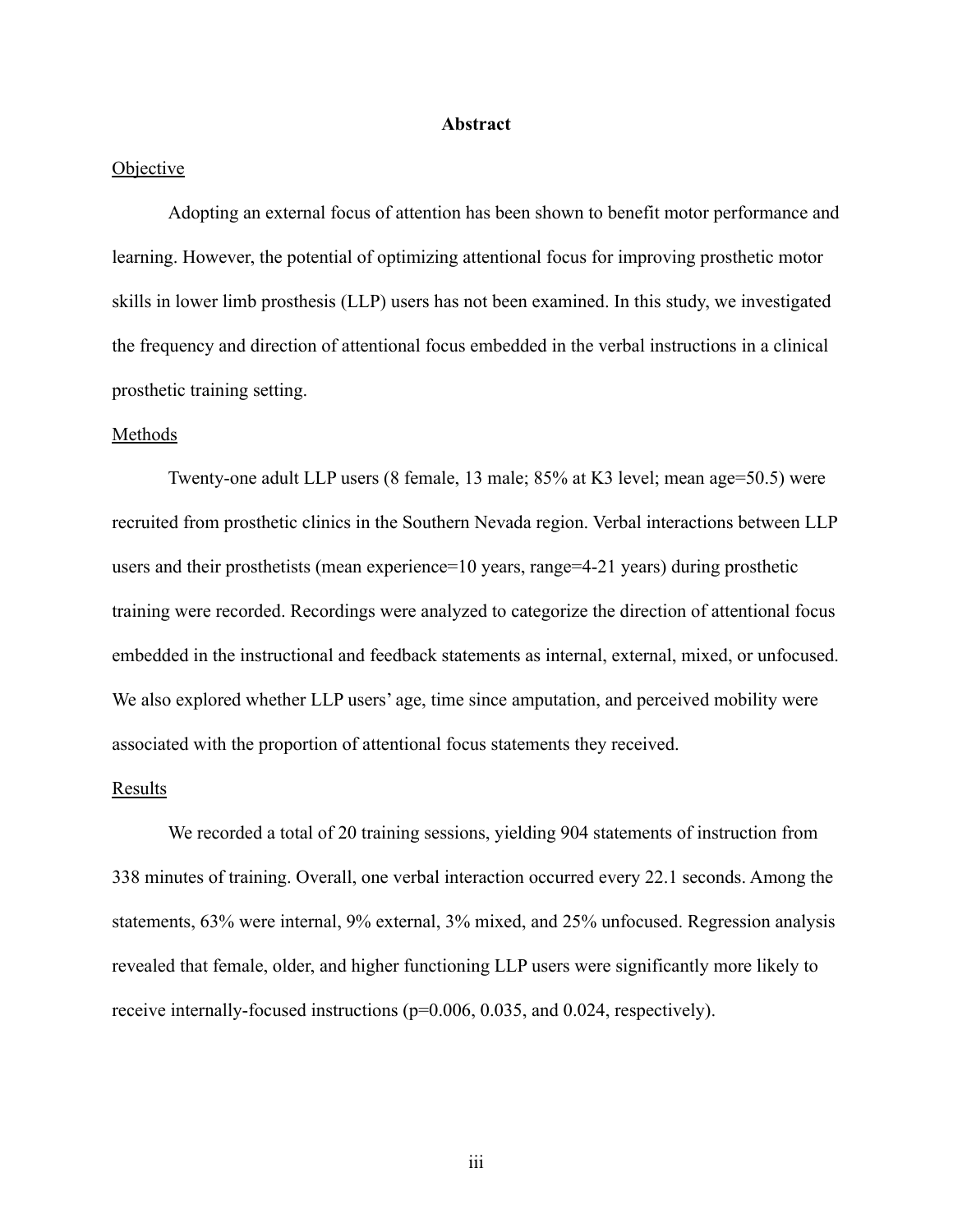## **Conclusions**

Our results demonstrate that verbal instructions and feedback are frequently provided to LLP users during prosthetic training. Most verbal interactions are focused internally on the LLP users' body movements and not externally on the intended movement effects.

#### Impact Statement

While more research is needed to explore how motor learning principles may be applied to improve LLP user outcomes, clinicians should consider adopting the best available scientific evidence during treatment. Overreliance on internally-focused instructions as observed in the current study may hinder prosthetic skill learning.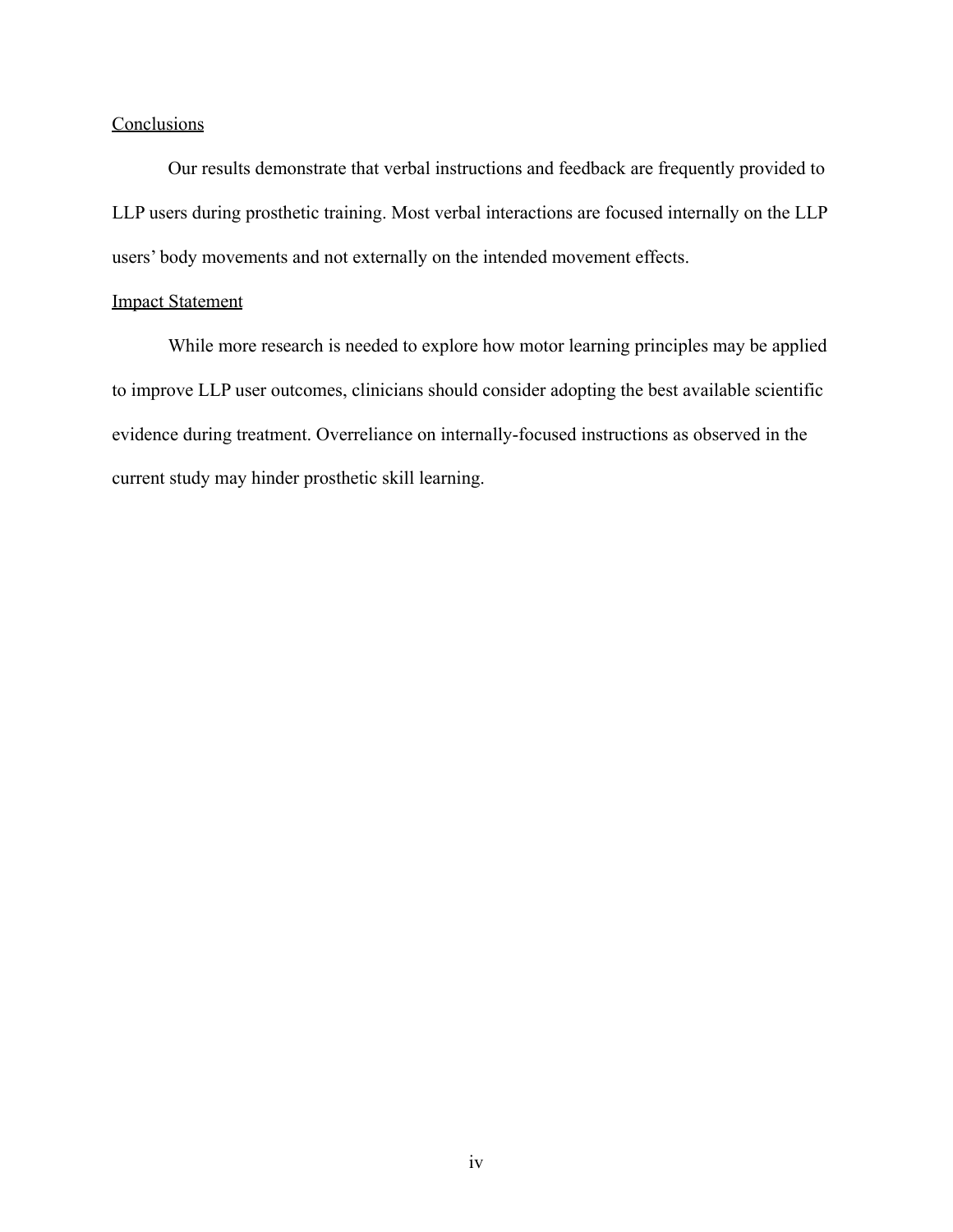#### **Acknowledgements**

We would like to thank the participating LLP users and prosthetists from Prosthetic Center of Excellence, POP Prosthetics, Nevada Orthotics and Prosthetics for accommodating the data collection of this study, particularly during the COVID-19 pandemic. This study was partially supported by Eunice Kennedy Shriver National Institute of Child Health and Human Development, National Institute of Health (1K01HD091449) and the University of Nevada, Las Vegas Department of Physical Therapy. The funders played no role in the design, conduct, or reporting of this study.

Authors Alexander Bonczyk, Maria Katrina Tillada Dimapilis, Sarah Partridge, and Samantha Ruiz would also like to thank our co-authors, Dr. Andrew Sawers and Dr. Lung-Chang Chien, as well as our mentor, Dr. Szu-Ping Lee, for all of their contributions to this project.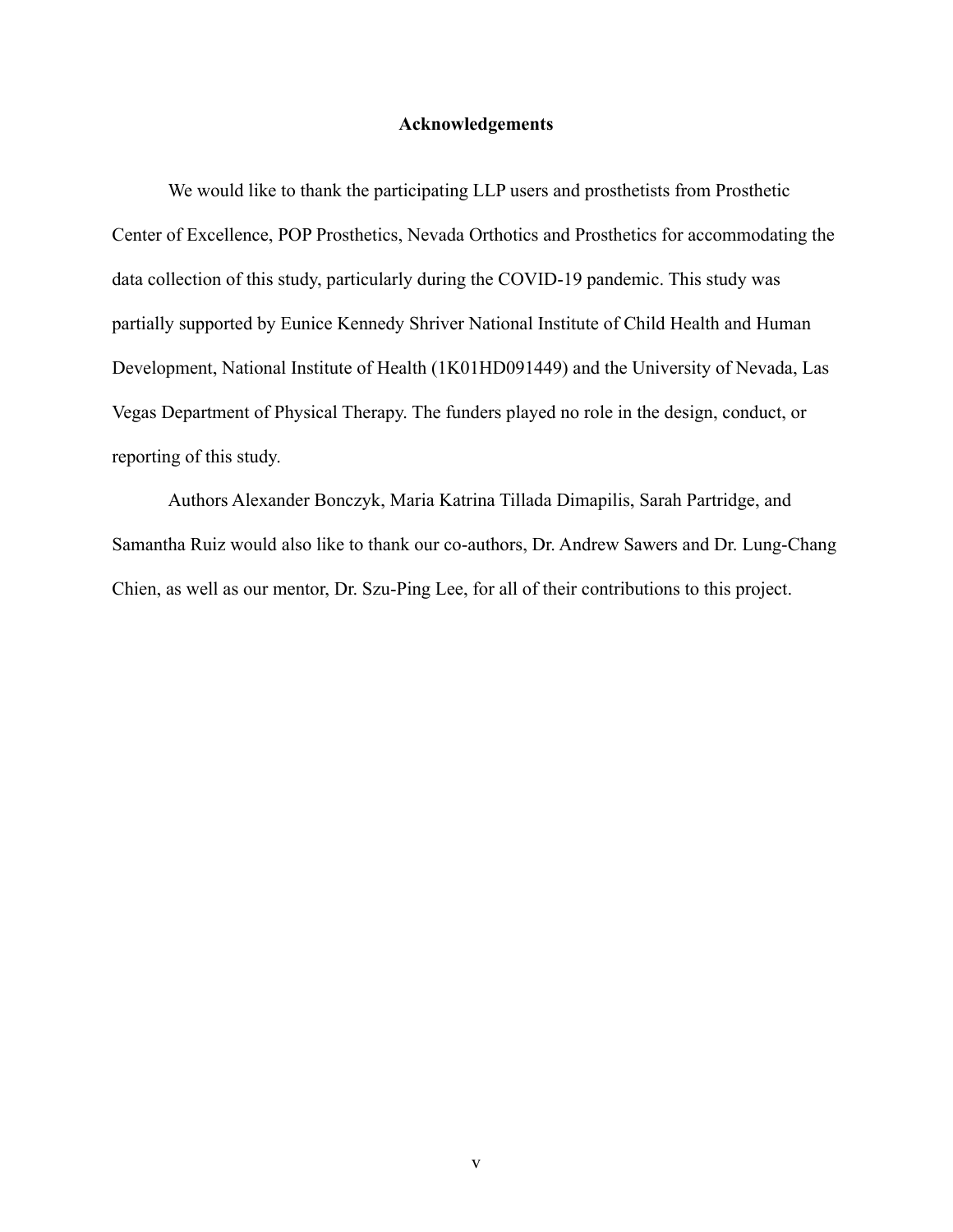# **Table of Contents**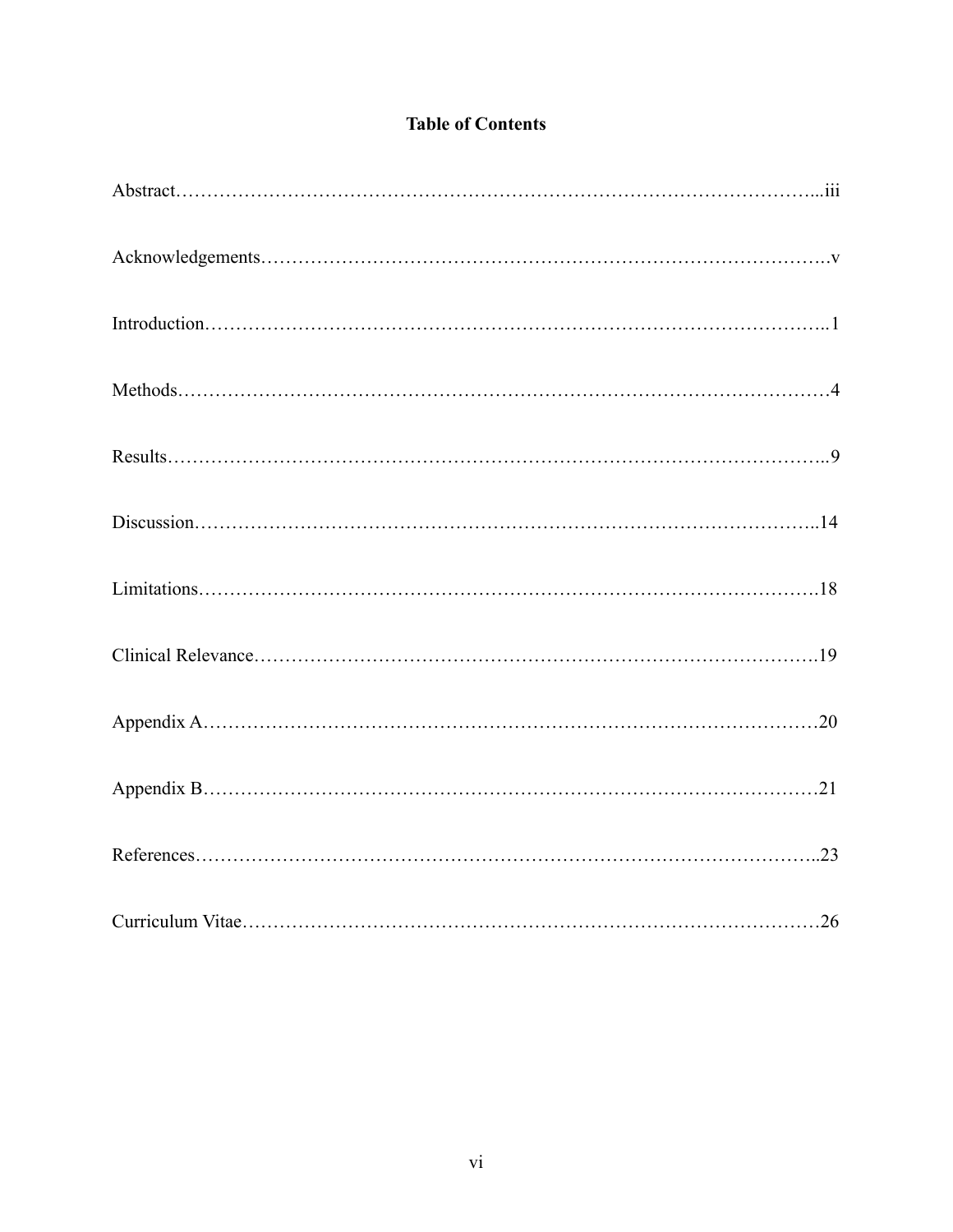#### **Introduction**

There are currently more than 2 million people with an amputation living in the United States,(1) and approximately 300 to 500 new amputations occur each day.(2) Oftentimes, those who require an amputation have other chronic comorbidities.(3) For example, diabetes is the leading cause of nontraumatic lower limb amputations that accounts for more than half of all amputations in the U.S.(1) Given the complexity and the chronic nature of causes of amputation, it is important to explore effective rehabilitation strategies for these individuals to address aspects of their disability and to maximize recovery of function after amputation.

Despite the large and increasing number of individuals living with limb loss, current rehabilitation strategies, including prosthetic training, are often inadequate and unstandardized due to a lack of evidence to guide clinical practice.(4) Contemporary research supports the incorporation of motor learning principles to improve motor skill acquisition in clinical settings.(5) Little attention however, has been given to how these concepts can be implemented in prosthetic training.(6) A lack of evidence for effective rehabilitation strategies in regards to post-amputation rehabilitation, and in particular prosthetic skill training, may contribute to suboptimal functional outcomes observed in many lower limb prosthesis (LLP) users despite receiving current standard of care therapy.(7)

Empirical evidence from the last two decades have shown how the direction of attentional focus affects motor learning and performance.(5, 8) Wulf, McNevin, and Shea (2001) found that performance and learning of a complex balance task was improved when an external attentional focus was adopted.(9) In their study, participants were given internal versus external focus instructions to perform a balance task. The internal focus group was instructed to focus on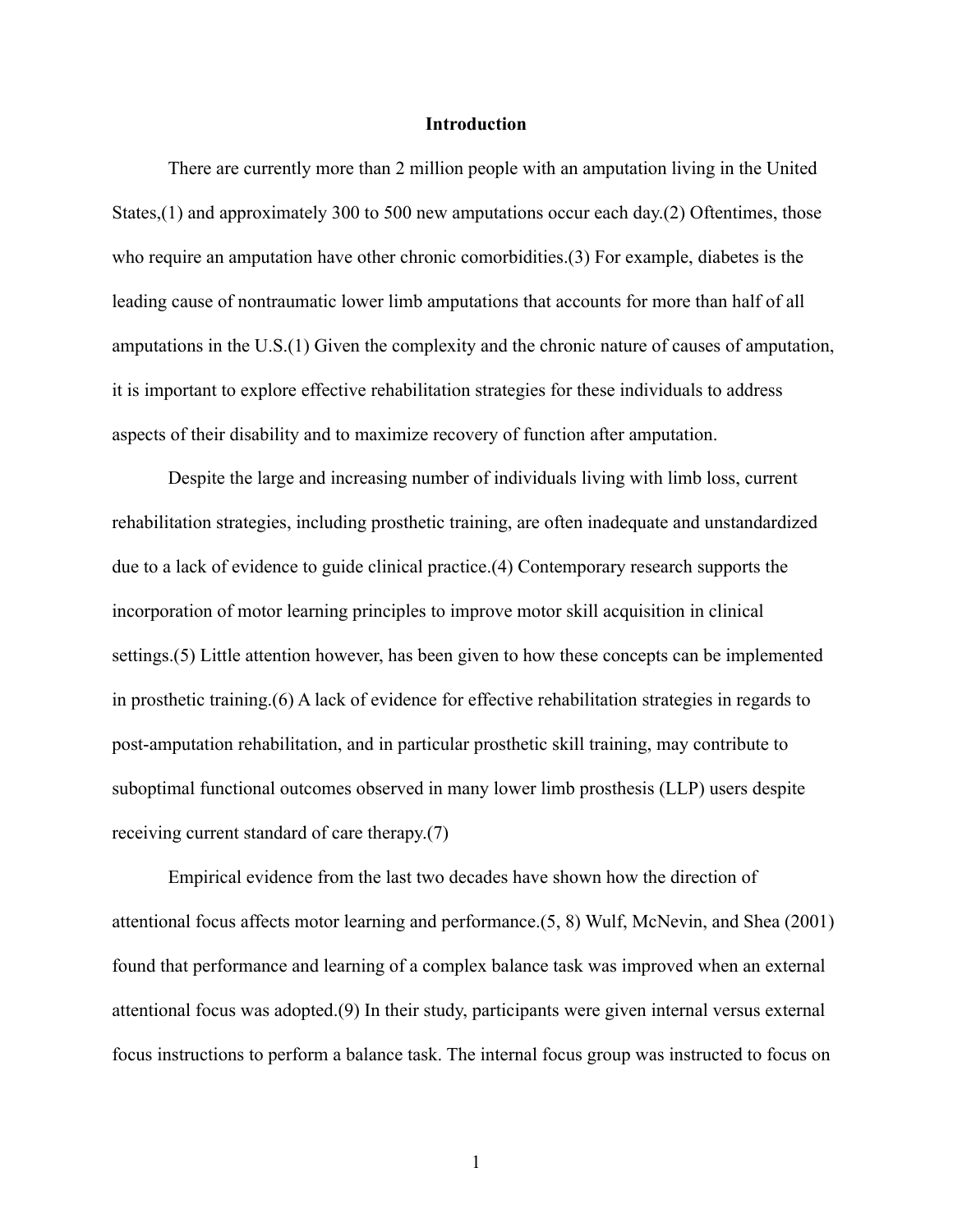controlling their feet, while the external focus group was told to focus on controlling the movement of the balance platform they stood on. This study found that those in the external focus groups performed better than the internal focus group. Focusing on the body (i.e. feet) caused the learner to consciously control movement which therefore interferes with the body's automatic control processes. In contrast, an external focus of attention (i.e. platform) allowed the motor system to adopt more automatic control of movements.(9, 10) Prosthetic researchers have advocated that the theory of attentional focus may be utilized to improve the effectiveness of prosthetic skill training by instructing the LLP users to focus externally (towards the movement task goals) rather than internally (toward body movements).(6) The use of such instruction, however, remains unexplored within the context of prosthetic rehabilitation.

While the practice of prosthetics typically centers around designing, fabricating, and fitting prostheses, it often also includes training the users on how to properly use their prosthetic device for motor activities such as walking. The training process can be challenging to adult patients with limb loss because it involves controlling the residual limb-prosthesis interface with altered sensory input and motor output.(11) Such challenge often leads to slower learning as well as increased risk of falls and other injuries during the initial phases of learning to use a prosthesis. Furthermore, a LLP user may have to relearn and re-adapt when different prosthetic components are introduced (e.g. socket design, prosthetic joints, etc.), or when physical changes occur after surgical revision and atrophy of residual limb muscles over time.(12, 13) Because of this emphasis on skill learning, practice, and motor adaptation, it is generally agreed that motor learning strategies including the adoption of an external focus of attention when delivering instructions or feedback to LLP users could benefit prosthetic training and improve rehabilitation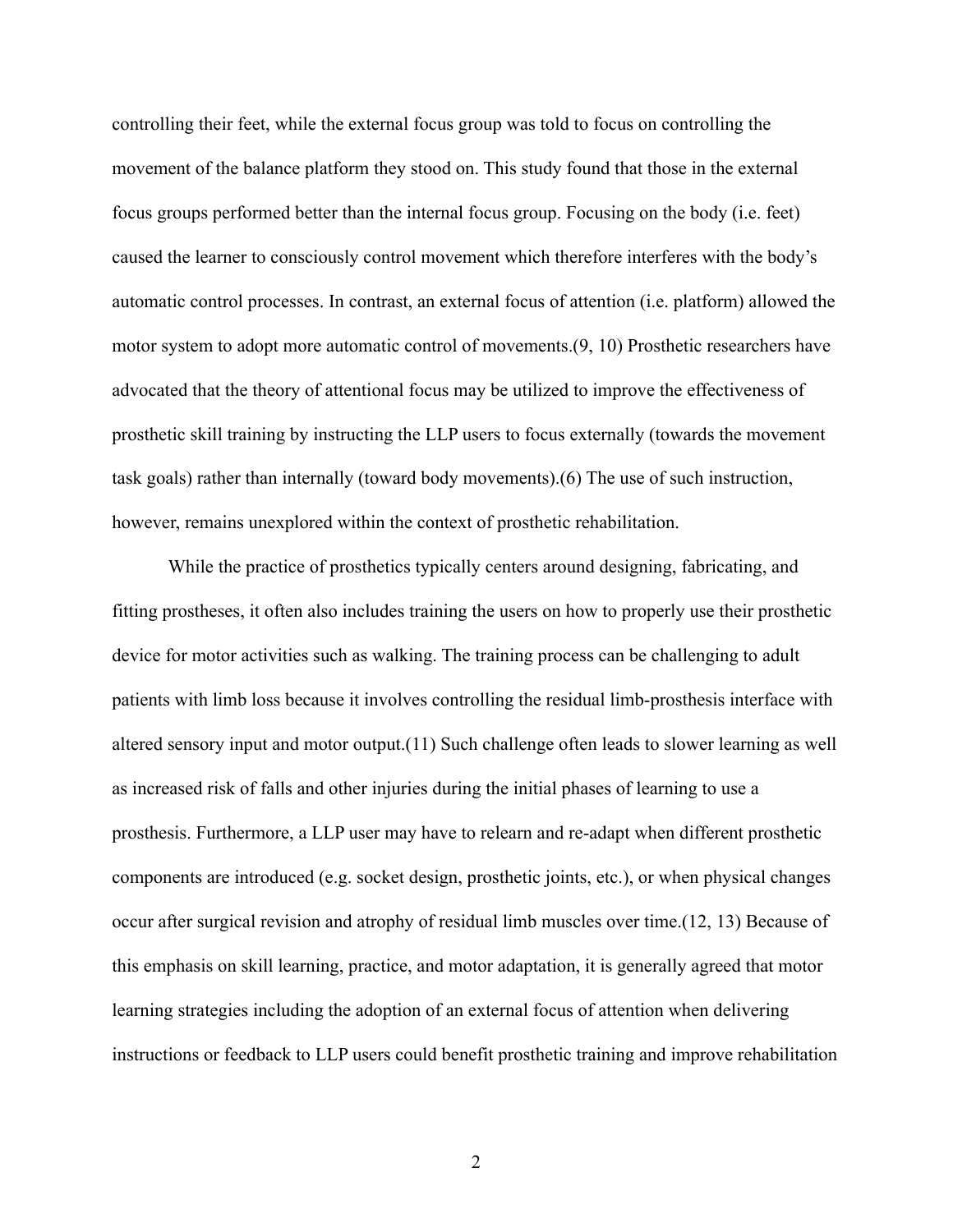outcomes after amputation. It may be beneficial for prosthetists to recognize that the words used in their instructions can have an impact on the patient's learning, as has been demonstrated in other disciplines of rehabilitation.(14-19)

The purpose of this study was to evaluate the verbal interaction between prosthetists and LLP users during prosthetic training. Specifically, we sought to compare the frequency and direction of attentional focus (internal, external, and mixed focus) embedded in the verbal instructions and feedback interactions between prosthetists and LLP users in clinical practice settings. We hypothesized that during prosthetic training, the majority of the verbal instructions would direct LLP users' attention internally. A secondary purpose of the study was to determine whether the direction of attentional focus embedded in instructions received by the LLP users was related to the treating prosthetists' experience and/or LLP users' characteristics such as age, sex, time since amputation, and physical function. We hypothesized that internally focused instructions would be utilized less when treating higher functioning LLP users.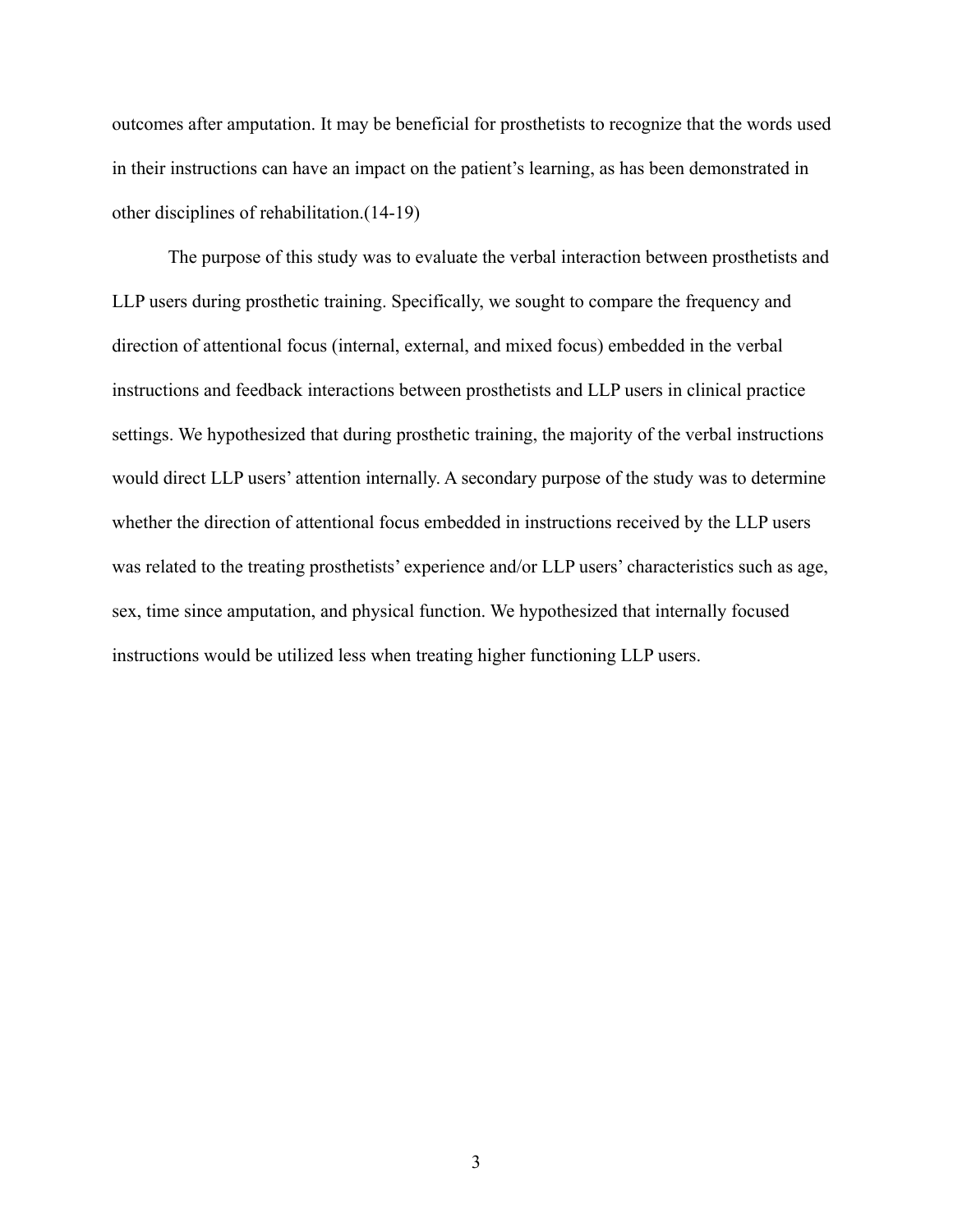#### **Methods**

#### Participants

Inclusion criteria for LLP user participants included lower limb amputation involving at least one major joint (i.e. ankle, ankle & knee, or above), 18 years of age or older, and current or planned use of a prosthesis. LLP users were recruited from local prosthetic clinics in the Southern Nevada region. Prosthetists had to be certified, actively practicing prosthetists. These criteria were selected to obtain a convenient sample of typical adult LLP users and practicing prosthetists. Neither the LLP users nor the prosthetists were informed about the purpose of the study to eliminate the risk of possibly affecting the interactions. The sample size of 20 LLP users-prosthetist couples was determined based on a previous study examining similar clinical practice behavior.(20)

#### Procedure

After a LLP user was recruited, a researcher asked for his/her permission as well as permission from the treating prosthetist to observe and record the session that involved gait and mobility training with their prostheses. Pre-prosthetic sessions (i.e. sessions before a working prosthesis was available to the LLP user) were excluded from this study. The researcher then explained to the LLP user and the prosthetist that they would be recorded during the training session without any interference or comments. An informed consent form approved by the University of Nevada, Las Vegas Institutional Review Board (IRB) for Biomedical Research was given to each participant to be read and signed prior to data collection.

A smart phone with an audio/video recorder was used for data collection. An external shotgun microphone was connected to the phone to improve audio quality, particularly to help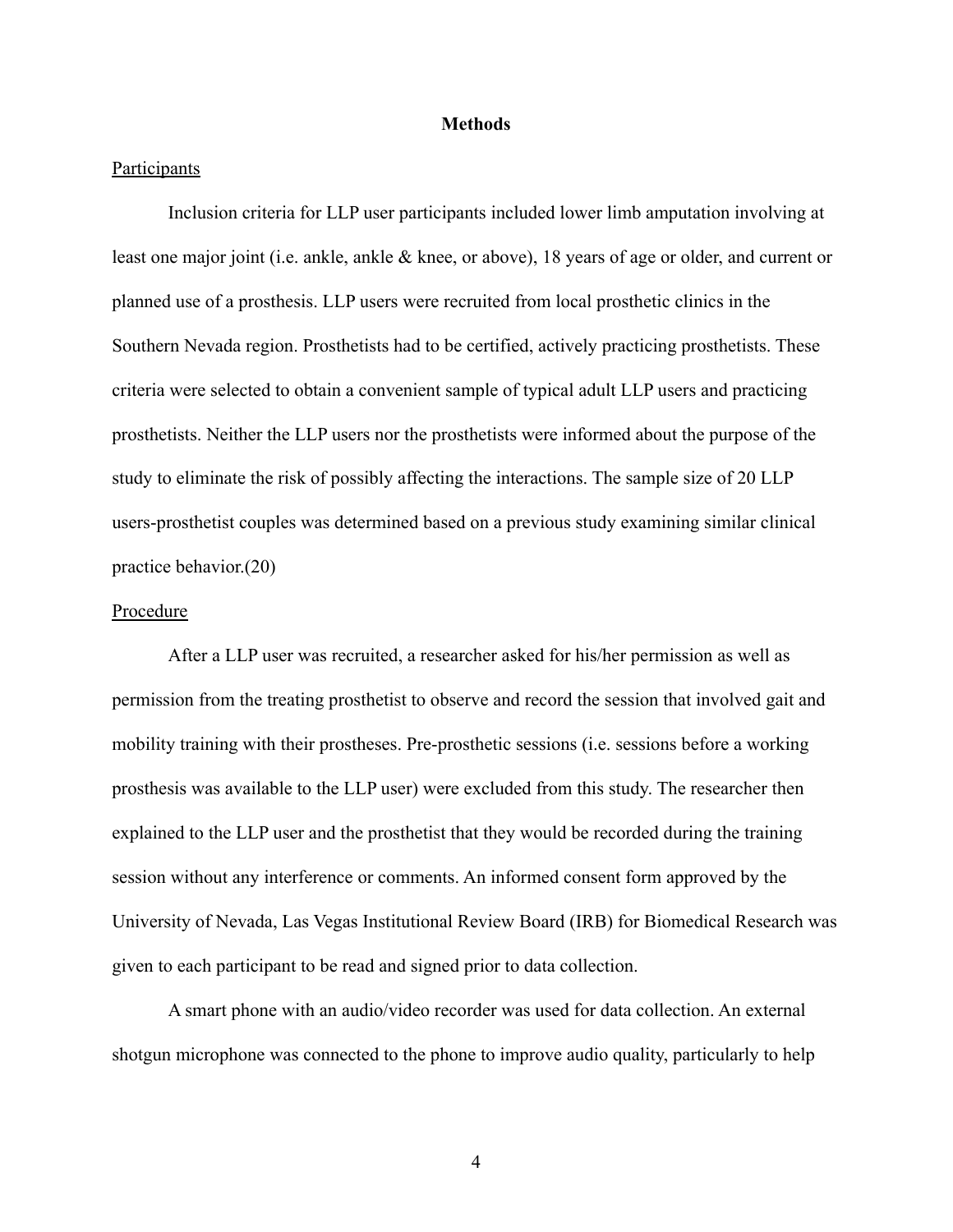clearly record the verbal exchanges between the prosthetist and LLP user. If the entire session was in one room, the recorder was fixed to a tripod and placed in a corner of the room to minimize intrusions during the prosthetic training. If the prosthetist and LLP user changed locations, the researcher held the recorder and walked behind to minimize disruption.

After obtaining consent, a data collection sheet was used to collect each LLP user's demographics and medical history, and the treating prosthetist's years of experience. The LLP user questionnaire was used to record ethnicity, gender, age, date, cause, and level of amputation, use of assistive devices, and MFCL-level (provided by the treating prosthetist). Perceived mobility of LLP users was assessed using the Prosthetic Limb Users Survey of Mobility (PLUS-M) 12-item Short Form.(21)

#### Data analysis

The recorded videos were reviewed and transcribed by one of the two data analysts with the assistance of online transcription services (Rev.com or Otter.ai.). A data analyst cross-checked then analyzed each transcript to identify the frequency of internally focused, externally focused, mixed focus, and unfocused statements embedded in the verbal interactions between the prosthetist and LLP user during each session. These themes were established based on previous research of attentional focus in clinical rehabilitation practice.(14) The thematic analysis procedure was based on the technique described by Pope et al. (2000) which suggested five stages to qualitatively analyze health care interview data (familiarization, identifying a thematic framework, indexing, charting, and interpretation).(22) In this study, *familiarization* involved re-watching the recordings and taking note of recurring themes. *Identification of a thematic framework* was done by identifying key concepts that could be observed in each LLP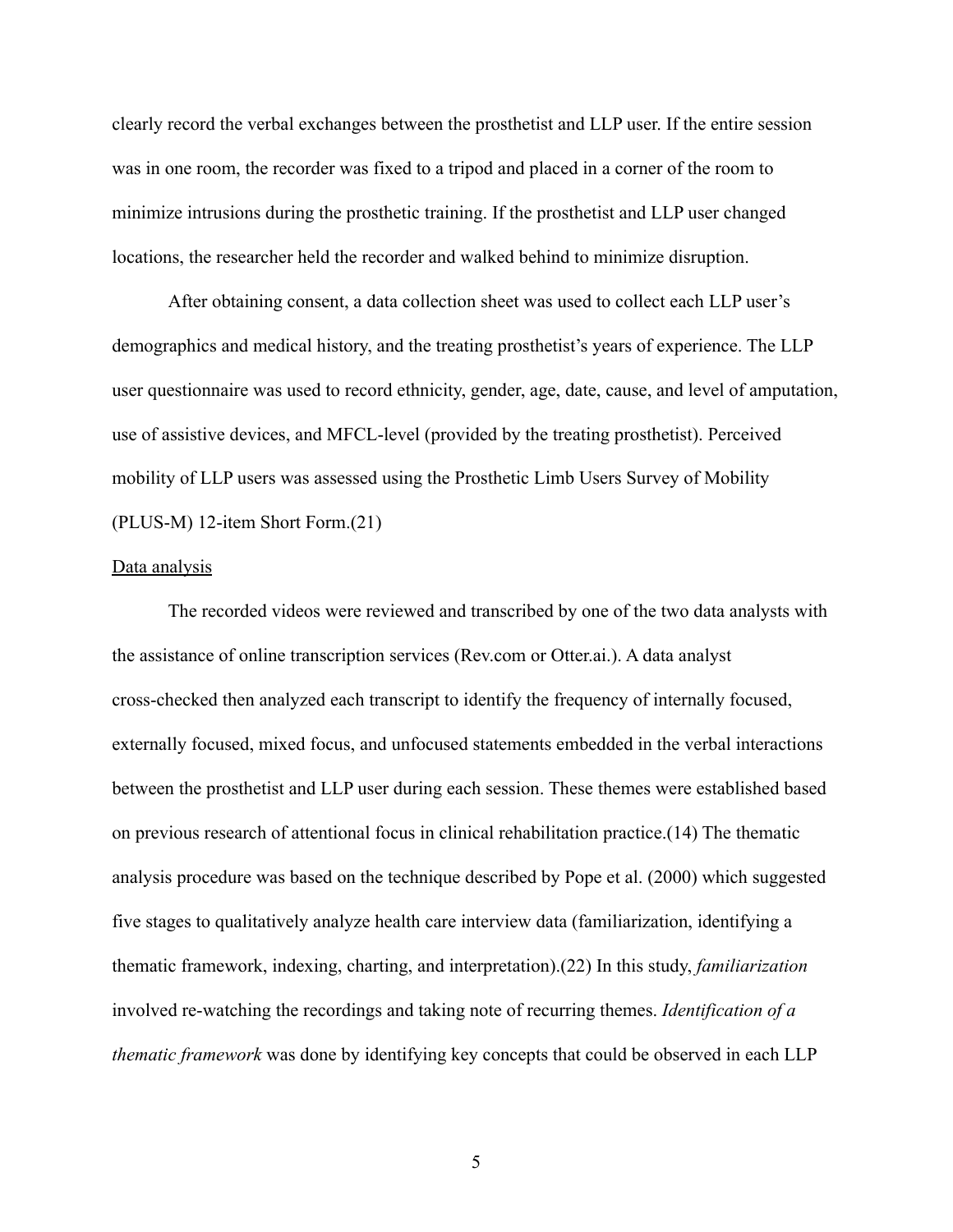user-prosthetist pairing. Subsequently, *indexing* included examining the concept of interest embedded in the recordings (i.e. direction of attentional focus). Summaries of the findings were then arranged in a *chart* to *interpret* themes from the data.

Statements were identified as having an internal focus if they directed a LLP user's attention to one or more body parts, such as their foot, leg, and/or knee. A distinction was made between internally focused comments that were directed towards a LLP user's body and intact limbs and those directed towards their prosthesis or prosthetic components. Statements were identified as having an external focus if they directed a LLP user's attention towards the desired effects of the movement, such as instructing them to walk towards a target or push off against the ground (Table 1).

An analysis matrix was created to outline the different types of tasks, instructions, and feedback given during each recorded training session (see Figure 1 in Appendix A). The matrix was used to quantify the frequency of usage of the five attentional focus types. Because the recordings were of different lengths and contained different numbers of statements, we computed the percentages of the four types of attentional focus statements relative to the total number of statements in each recording. A similar methodology has been used in previous research studies and was shown to be reliable.(14, 23) A reliability study was conducted based on the first five videos collected. The inter-rater reliability of determining the statement types was examined using 2-way random intraclass correlation coefficient models  $(ICC_{2,1})$  for absolute agreement based on independent analysis results from the two analysts.(24, 25) The analysts demonstrated excellent inter-rater reliability for classifying the attentional focus themes of interest  $\text{ICC} =$ 0.939 and 0.996 for external and internal categories, respectively).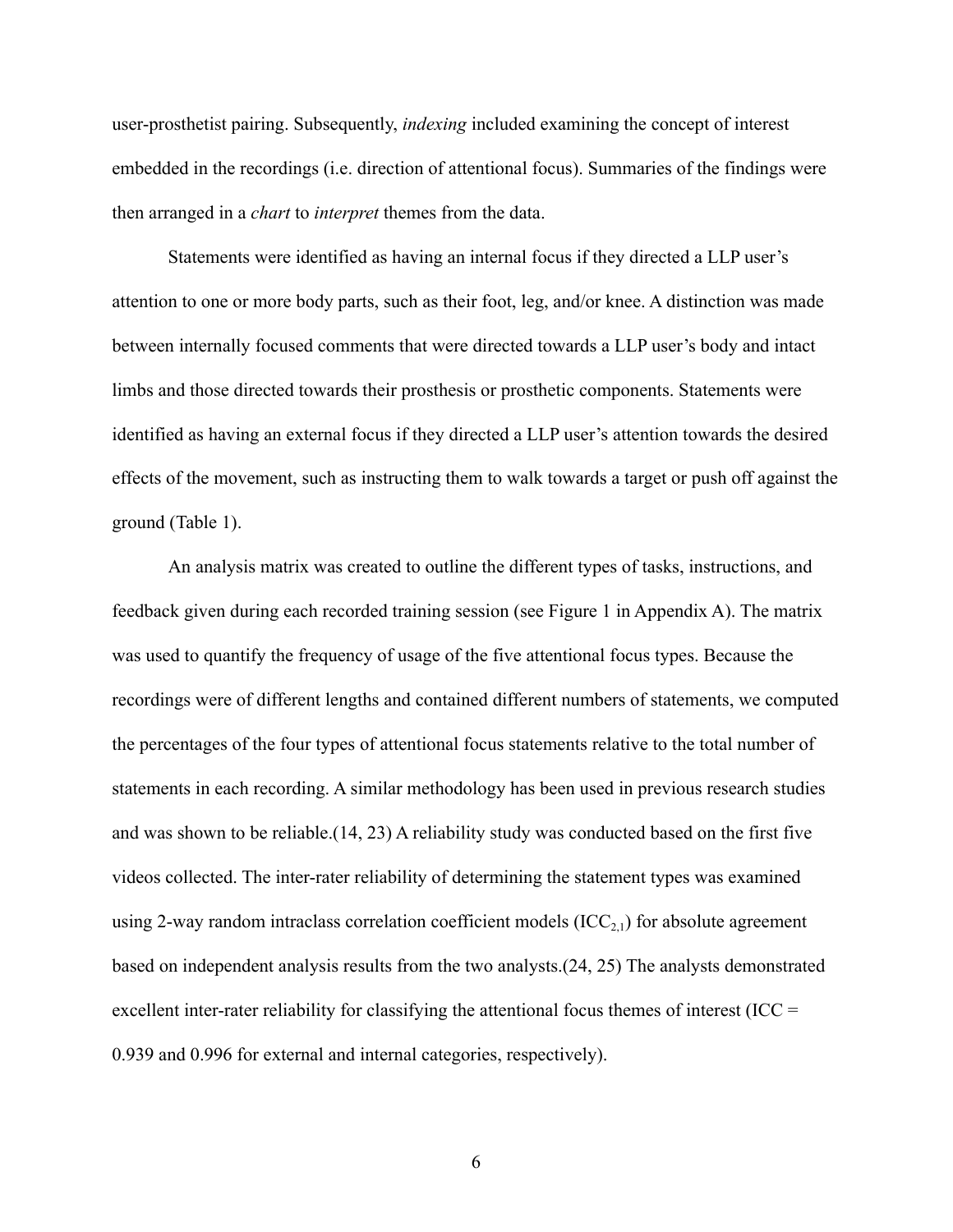# Table 1: Definitions and examples of the attentional focus themes

**Definition of an instruction:** statements regarding how an action is to be performed **Definition of feedback:** statements regarding an action in order to encourage, discourage, or modify it. This can be given during or after the action.

| <b>Theme</b>                                                                                                                        | Example (#: LLP user participant ID)                                                                                                                                                                                                                                                            |
|-------------------------------------------------------------------------------------------------------------------------------------|-------------------------------------------------------------------------------------------------------------------------------------------------------------------------------------------------------------------------------------------------------------------------------------------------|
| <b>Internal focus statement-prosthesis</b><br>A statement focusing on movement of the learner's prosthetic<br>body part             | <b>Instruction:</b><br>"Rotate your foot out." (#1)<br>"Roll off the toe." $(\#1)$                                                                                                                                                                                                              |
|                                                                                                                                     | Feedback:<br>"The alignment [of the prosthesis] looks good." $(\#5)$<br>"You're swingin' that [referring to prosthesis] really good."<br>$(\#9)$<br>"Yeah, I can see that your heel is off." (#9)                                                                                               |
| Internal focus statement-intact body<br>A statement focusing on movement of the learner's intact<br>body part in space.             | <b>Instruction:</b><br>"I'm going to have you bend your knee for me." $(\#3)$<br>"Shift your body weight onto this leg." (#3)                                                                                                                                                                   |
|                                                                                                                                     | Feedback:<br>"Your hips look more level right there." (#5)<br>"Your skin hangs right over the edge." (#8)                                                                                                                                                                                       |
| <b>External focus statement</b><br>A statement that directs the learner's attention towards the<br>desired effects of the movement. | <b>Instruction:</b><br>"Move forward." (#1)<br>"Try to look at that picture that's in front of us and just slow<br>down your walk." (#10)<br>"Walk towards me and then back towards the wall." (#15)                                                                                            |
|                                                                                                                                     | Feedback:<br>"You are pretty much there (referring to a target), you might<br>just have to take a couple of steps." (#14)                                                                                                                                                                       |
| <b>Mixed focus statement</b><br>A statement that includes both internal and external focus.                                         | <b>Instruction:</b><br>"I'm gonna have you step on some of these [referring to<br>wooden blocks]." (#4)<br>"Try lifting up out of it (a foot placement) a little bit and<br>rotating your foot out." (#12)<br>"Come here really quick. I just want to do one tweak with<br>your foot." $(\#15)$ |
|                                                                                                                                     | Feedback:<br>"Is your limb hitting the bottom at all right now?" (#8)<br>"So what I ended up doing was widening your base of<br>support a little bit, and then I also tweaked your foot out just<br>a hair so you're not on the outside as much." $(\#15)$                                      |
| <b>Unfocused statement</b><br>Statements not giving technical instruction or offering<br>encouragement to the learner only.         | <b>Instruction:</b><br>"Let's test it out." (P5)<br>"Let's see you walk real quick if you don't mind." (#9)                                                                                                                                                                                     |
|                                                                                                                                     | Feedback:<br>"Good." (#2)<br>"You did very good." (#3)                                                                                                                                                                                                                                          |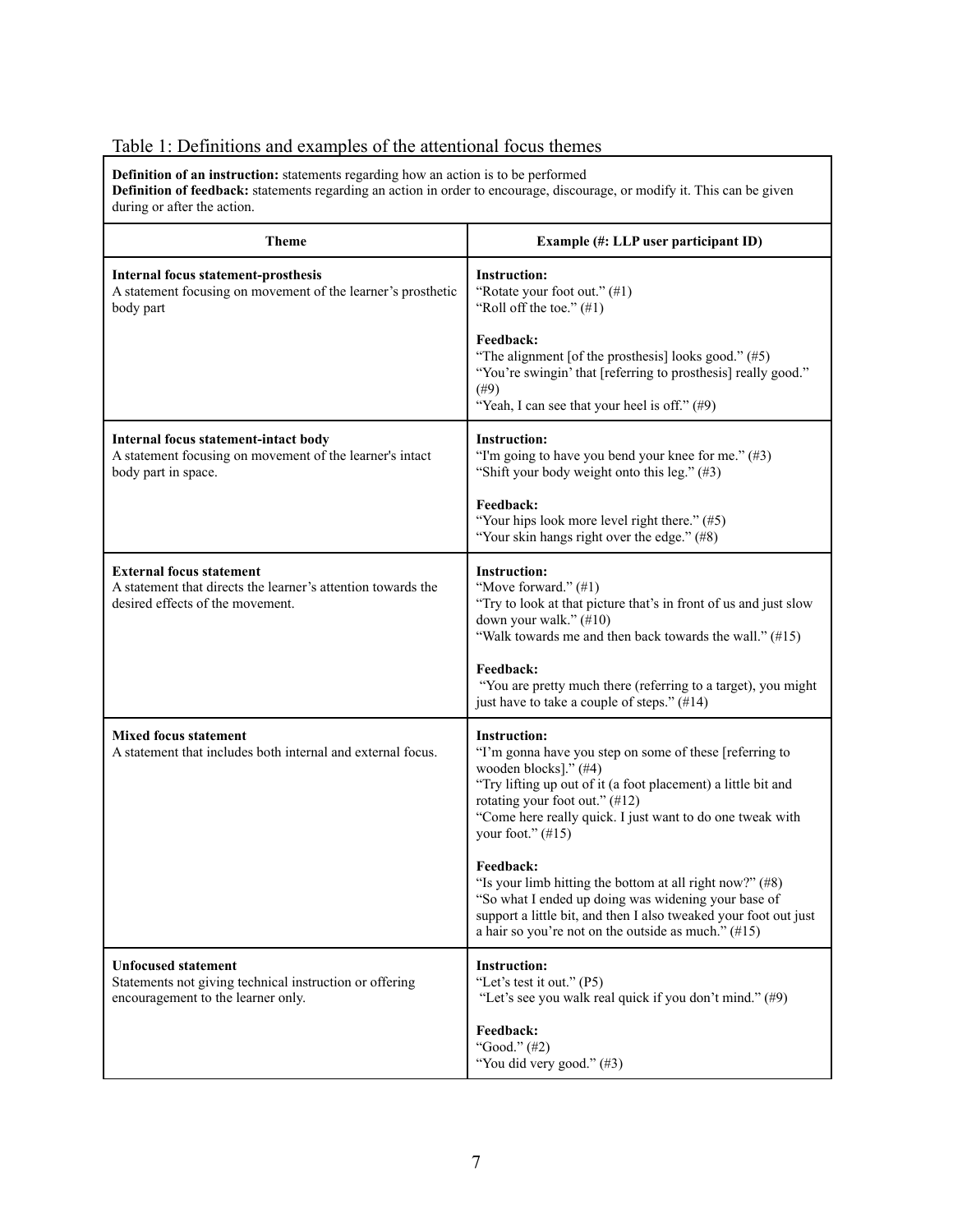Normality and homogeneity of variance assumptions were assessed using the Shapiro-Wilks test and White test, respectively. The nonparametric Kruskal-Wallis test was used to determine whether there was a significant difference in the proportion of attentional focus statement types provided by prosthetists. Regression analysis using a Tobit model was conducted to determine whether the prosthetists' experience and/or LLP users' characteristics were associated with the direction of attentional focus instructions and feedback during prosthetic training. The Tobit model was chosen because the dependent variables (i.e. proportion of attentional focus statements) were in percentages bounded by an upper limit of 100%.(26) The estimated coefficients in the Tobit regression model can be interpreted similarly to those in a linear regression model, albeit the association is not on the observed proportions but the uncensored latent variable values.(27) The variance inflation factor was calculated for each predictor to examine multicollinearity of the model. All data analyses were performed using SAS v9.4 (SAS Institute, Cary, North Carolina, USA). The significance level was set to 0.05.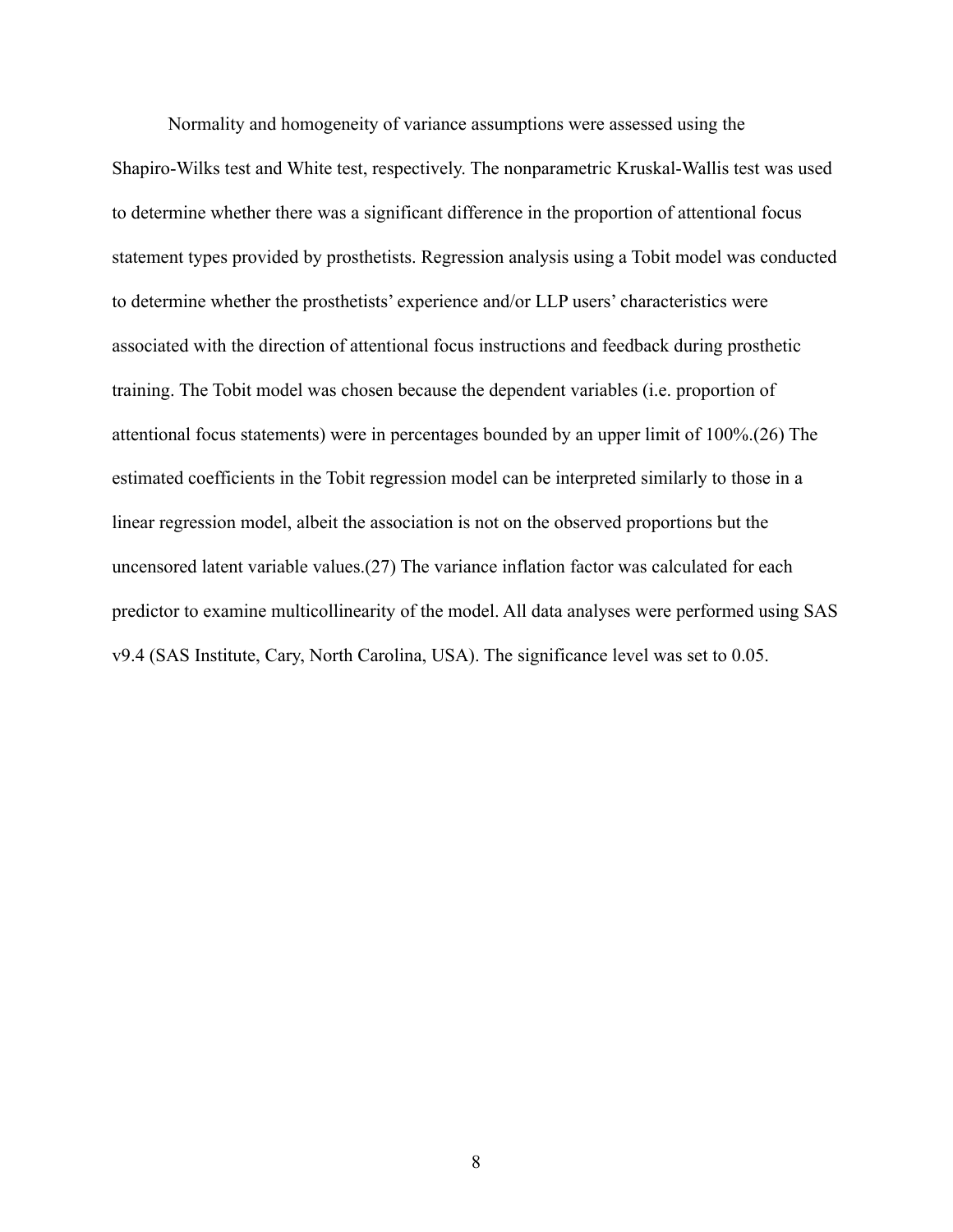#### **Results**

### Demographics of LLP users and prosthetists

Six prosthetists (2 female, 4 male) from 3 different prosthetic clinics in the Southern Nevada region participated and recruited their LLP user patients for this study. The participating prosthetists' years of clinical experience ranged from 4 to 21 years (mean =  $10.0$  years, SD = 6.2). Five of the prosthetists were certified by the American Board for Certification (ABC) and one by the Board of Certification (BOC), and four received master's level training in prosthetics and orthotics.

A total of 21 prosthetic training sessions from 21 different LLP users were recorded and analyzed. One participant's video had no sound (#16) so it was excluded from the analysis. The remaining 20 participants consisted of 12 males and 8 females (mean age  $= 50.2$  years, SD  $=$ 11.6). Time since amputation ranged from 0.4 years to 27.3 years. PLUS-M T-scores ranged from 21.8 to 71.4 (mean = 47.7,  $SD = 12.6$ ) indicating a wide range of perceived mobility among the LLP user participants. Causes of amputation varied but the most prevalent was diabetes (n=7). Table 2 in Appendix B summarizes the characteristics of the LLP users and prosthetists.

#### Direction of attentional focus embedded in prosthetic training instructions and feedback

Length of the training sessions ranged from 6 to 32 minutes for a total of 338 minutes over 20 recorded sessions. Figure 2 shows the relative frequency of attentional focus types in each training session. Nine hundred and four individual statements were transcribed and classified. On average, one verbal instruction/feedback was delivered every 22.1 seconds. Of all the statements collected, 48% (436/904) were classified as internal focus of attention directed at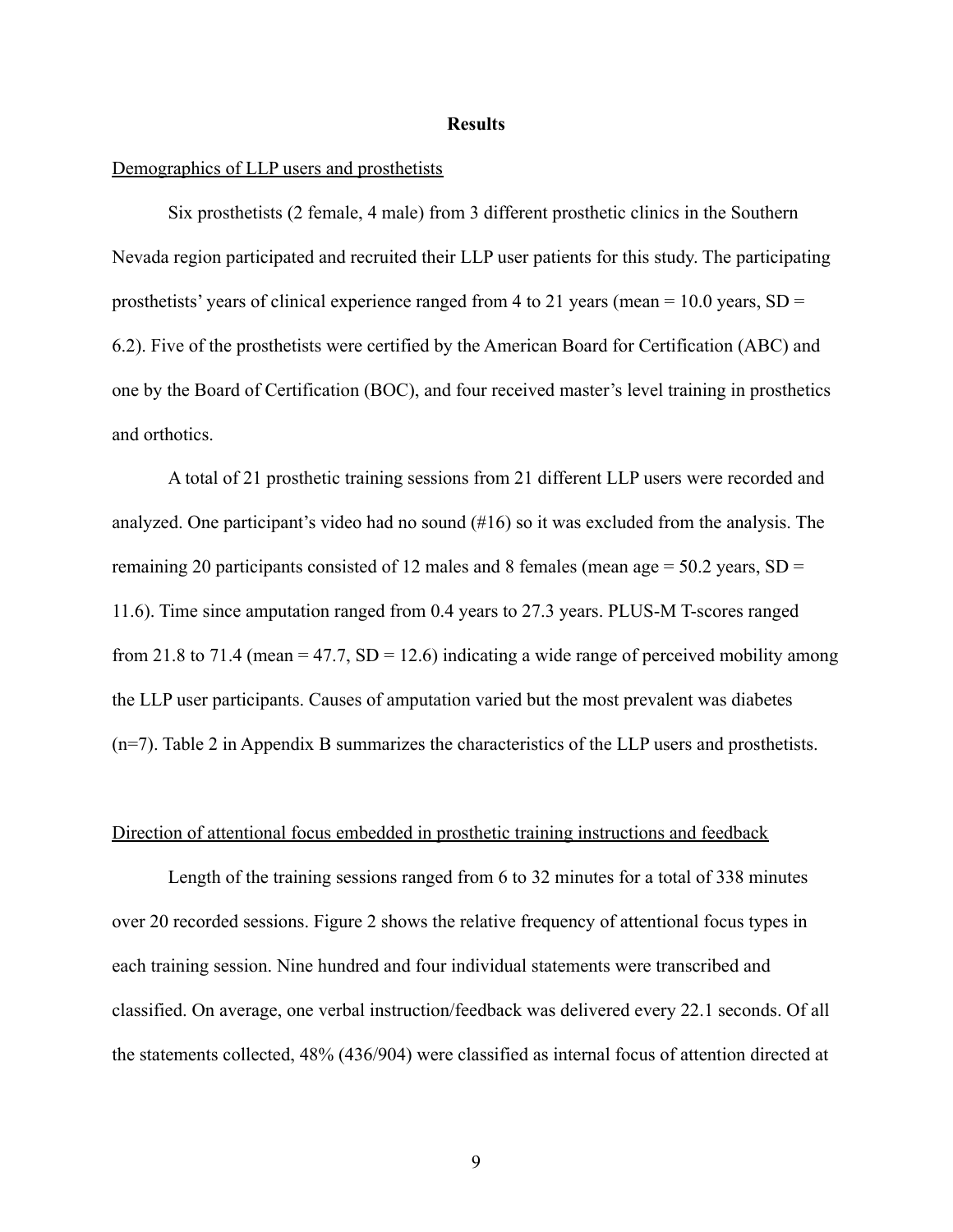the prosthesis or prosthetic component, 15% (138/904) were classified as internal focus of attention directed at the LLP users' body and intact limb, 9% (77/904) were classified as external focus of attention, 3% (30/904) were classified as a mixed focus of attention, and 25% (223/904) were classified as unfocused. There were no statistical differences in the frequency of the types of attentional focus statements delivered by the six prosthetists during the training sessions (p=0.330-0.945). The prosthetists primarily used verbal instruction/feedback that invoked an internal focus of attention (mean=64%, range=44-88%), particularly for directing LLP users' attention to their prosthetic devices (mean=48%, range=20-75%,).



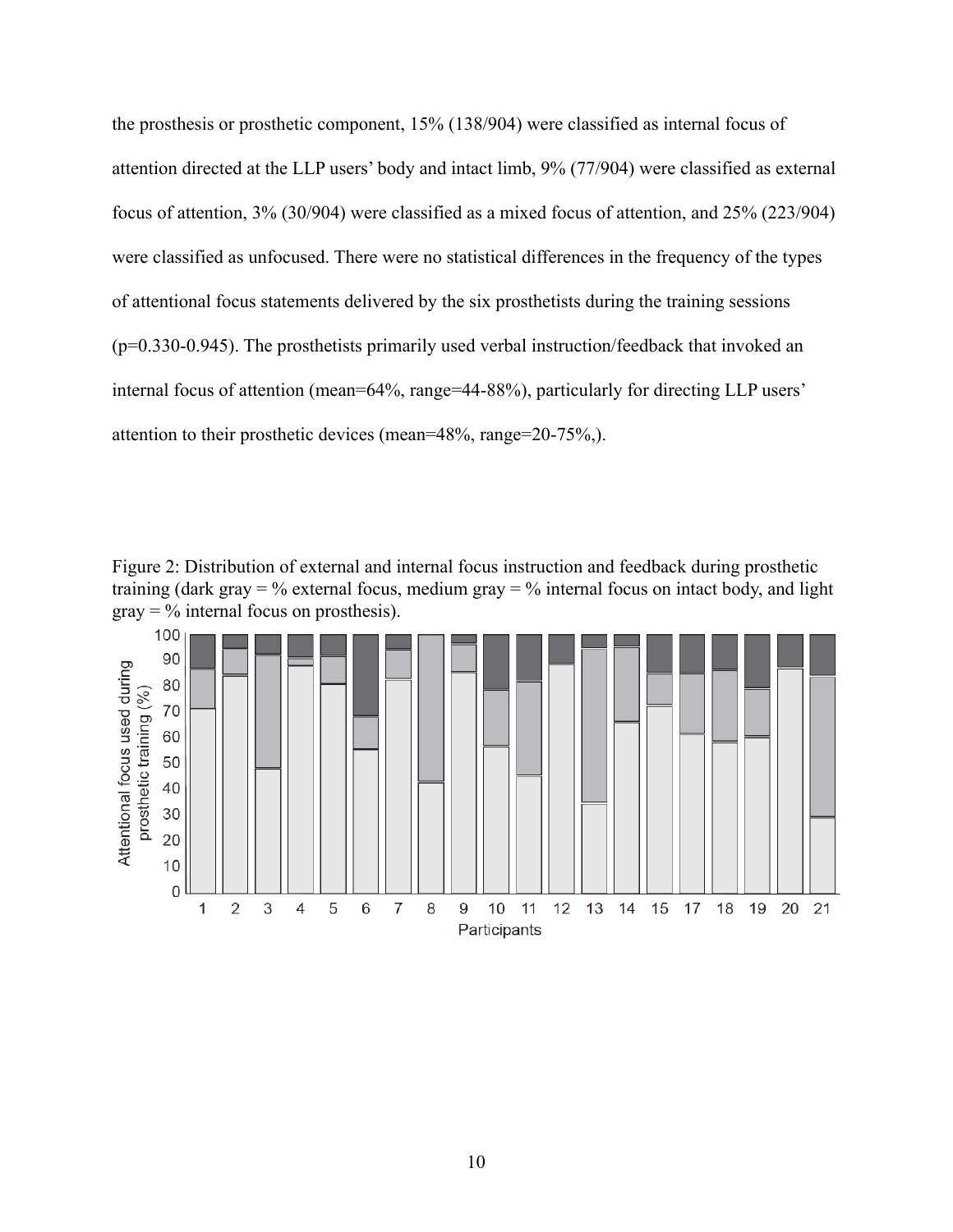We diagnosed the normality (p-value  $= 0.2655$ ) and variance homogeneity assumptions  $(p-value = 0.6838)$ , showing that neither one was violated in the regression analysis. The regression model was also free from the multi-collinearity problem, where all variance inflation factors were less than 10 (range  $= 1.34$  to 3.77) in the seven included predictors. The multi-variate regression analysis showed that LLP users' sex, age, and PLUS-M T-scores were significantly associated with the percentage of internal focus instructions and feedback they received (p=0.006, 0.04, and 0.02, respectively; Table 3). Specifically, female LLP users were more likely to receive internal focus instructions than males ( $p=0.006$ ). LLPs with higher PLUS-M T-scores also tend to receive a larger proportion of internally-focused instructions and feedback (a one-point increase in PLUS-M T-score coincided with 0.7% increase in the internal focus instructions received [p=0.02; Fig 3]). Prosthetists' years of experience were not significantly associated with the proportion of internally-focused language they used ( $p=0.42$ ). Years since amputation, cause of amputation, and amputation level were also not significantly associated with the percentage of internal focus statements received during prosthetic training (p=0.47, 0.08, and 0.31, respectively; Table 3).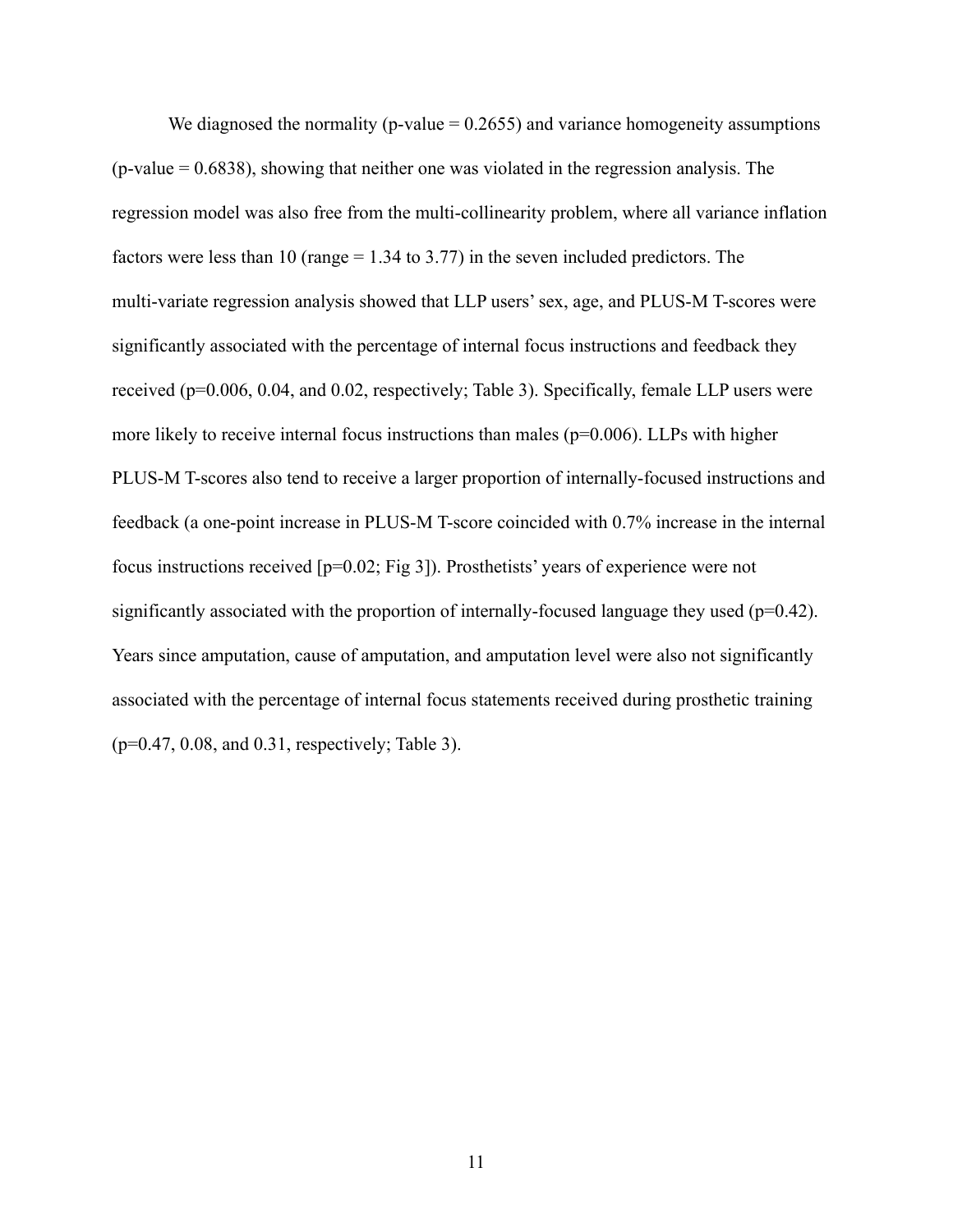| <b>Variable</b>        |                 | <b>Estimate</b> | 95% Confidence interval | ō<br>P-value |        |
|------------------------|-----------------|-----------------|-------------------------|--------------|--------|
| Prosthetist experience |                 | $-0.45$         | $-1.52$                 | 0.63         | 0.4153 |
| Sex                    | Male            | $-16.05$        | $-27.57$                | $-4.54$      | 0.0063 |
|                        | Female          |                 | Reference               |              |        |
| Age                    |                 | 0.63            | 0.04                    | 1.21         | 0.0352 |
| Years since amputation |                 | $-0.36$         | $-1.33$                 | 0.62         | 0.4708 |
| Cause of amputation    | Dysvascular     | $-12.13$        | $-26.10$                | 1.84         | 0.0887 |
|                        | Non-dysvascular |                 | Reference               |              |        |
| Amputation level       | Below the knee  | $-4.99$         | $-14.54$                | 4.56         | 0.3058 |
|                        | Above the knee  |                 | Reference               |              |        |
| PLUS-M T-score         |                 | 0.70            | 0.09                    | 1.30         | 0.0242 |

## Table 3: Results of the multivariate analysis of the associations between participant characteristics and percentage of internal focus statements received during prosthetic training.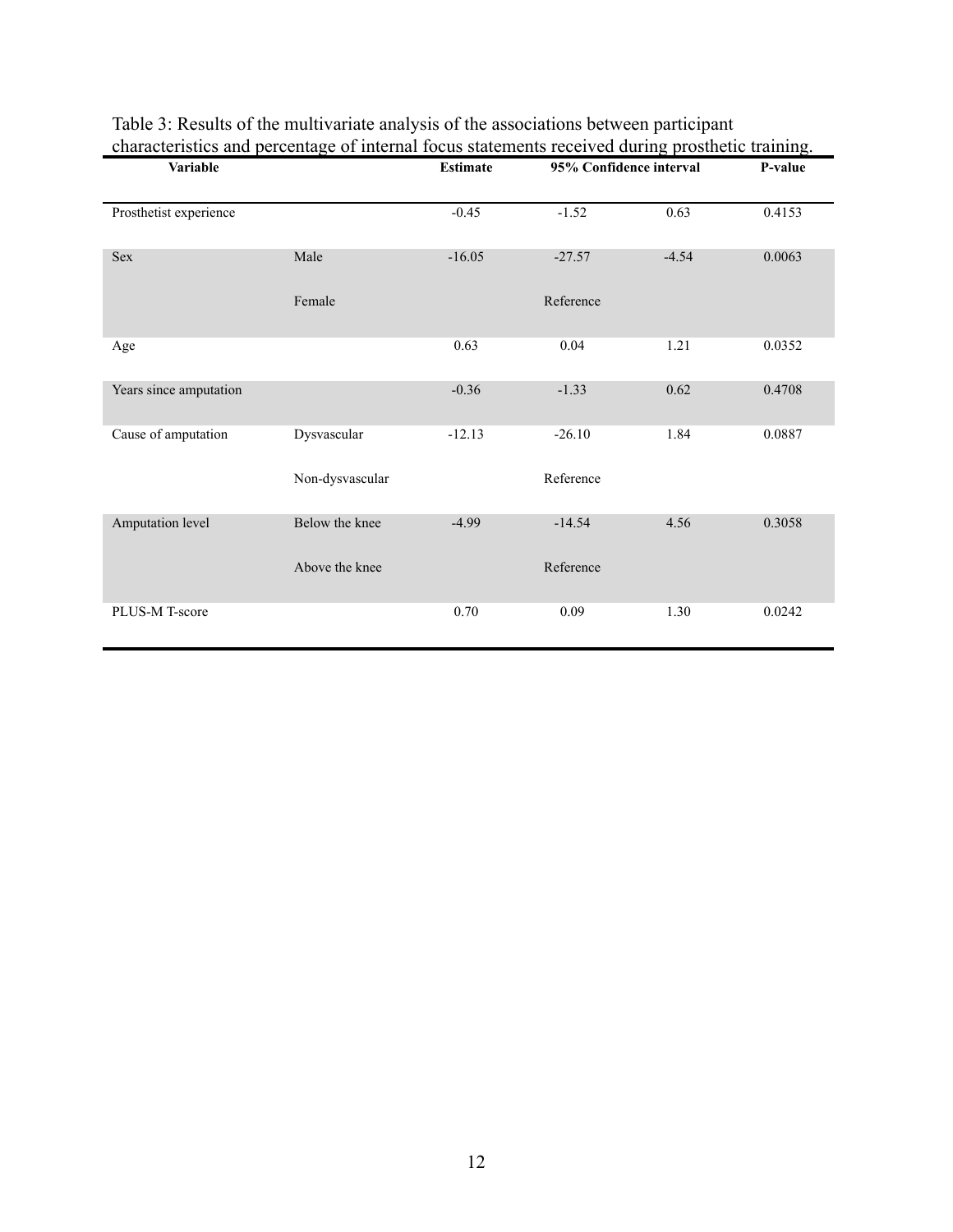

Figure 3: Relationship of the percentages of internal focus statements versus PLUS-M T-scores.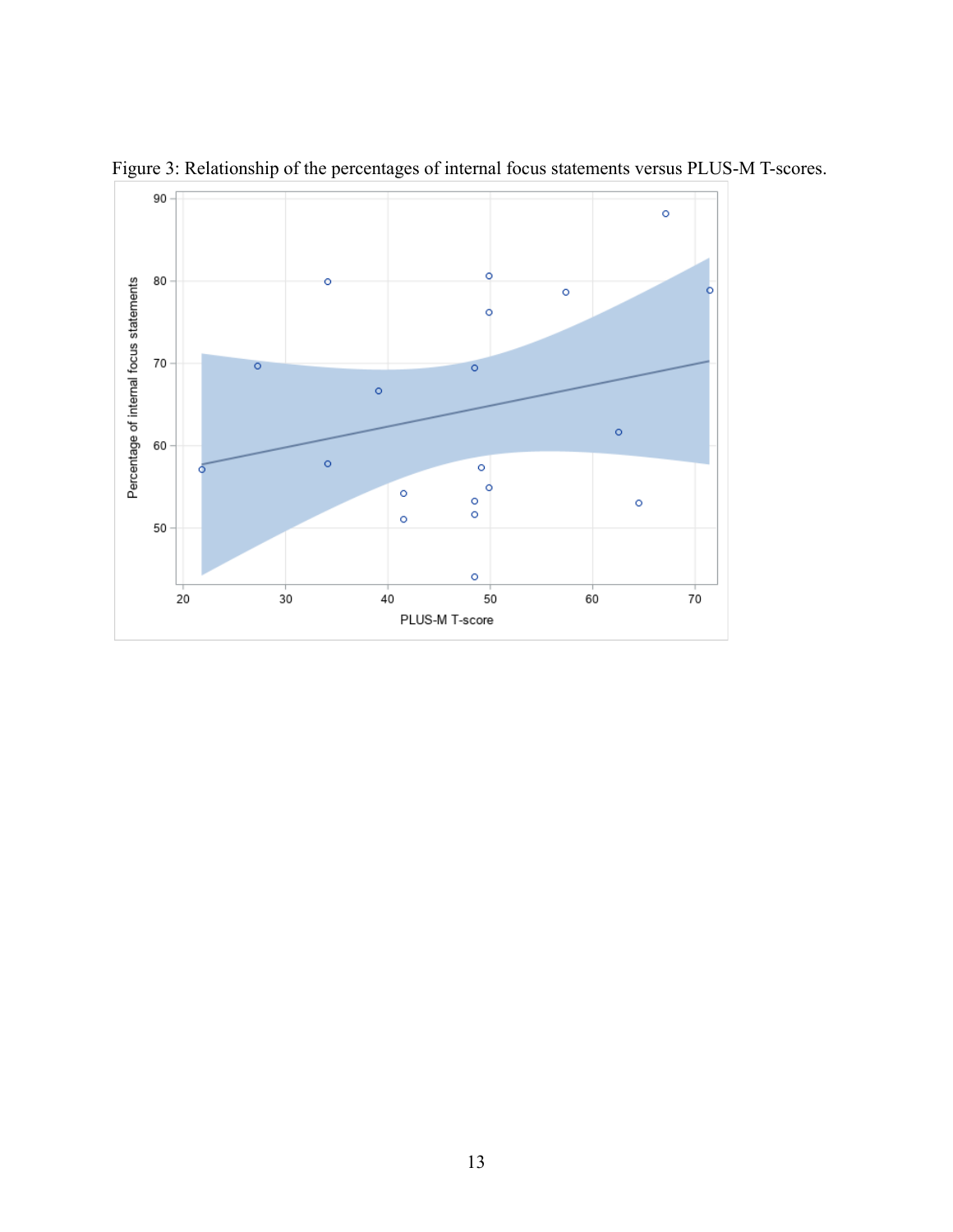#### **Discussion**

Despite previous research suggesting that incorporating motor learning principles could improve prosthetic training and post-amputation outcomes(6), this is the first study to examine the direction of attentional focus embedded in prosthetic training instructions during clinical practice. Our results demonstrated that the use of instructions and feedback was frequent and ubiquitous during prosthetic training. Our hypothesis was confirmed that most of the verbal interactions delivered by prosthetists to LLP users were focused internally on the movements of the patients' body and prosthesis, rather than externally on the intended movement effects. Examining prosthetist and LLP user characteristics associated with the direction of attentional focus statements, we found that LLP users' sex, age, and perceived mobility were significantly associated with the percentage of internally-focused instructions and feedback they received. Specifically, women and older LLP users were more likely to receive a higher percentage of internal focus instructions. Contrary to our hypothesis, LLP users with higher PLUS-M T-scores received a greater proportion of internal focus instructions. It is possible that when treating higher functioning LLP users, prosthetists may choose to focus on subtle body movements such as movement symmetry thus requiring the more prevailing use of internally-focused instructions and feedback. Nonetheless, these potential biases may impact the outcomes of certain patients at different stages of their recovery, and should be examined further in the future.

Attaining high proficiency in using a prosthesis is important for recovering function after amputation. Prosthetic skill learning may be of even greater importance today owing to the proliferation of sophisticated prosthetic components that are designed and optimized to promote specific movement patterns. For example, prosthetic knees intended for higher functioning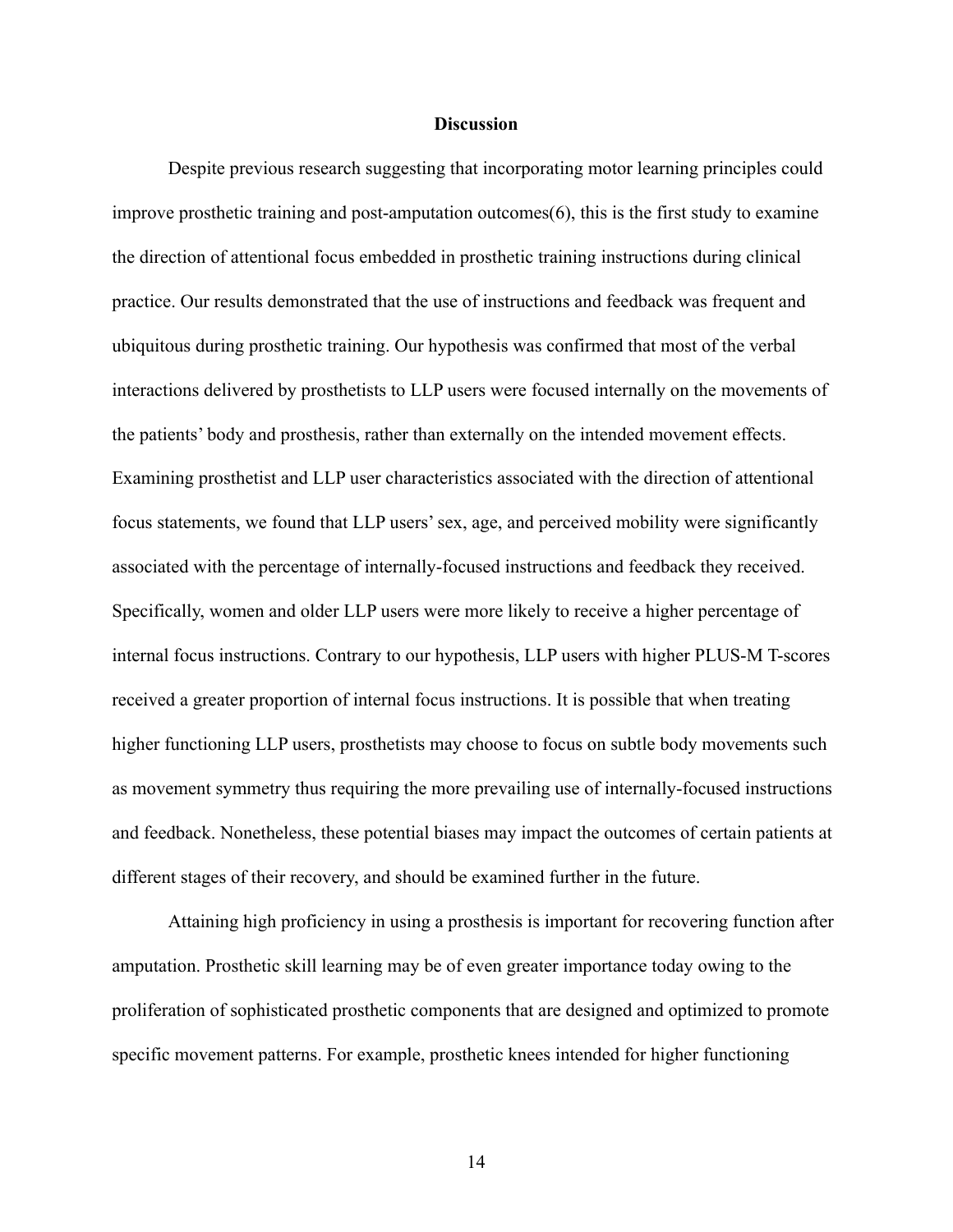transfemoral prosthesis users are typically designed to allow rapid knee flexion during faster walking when the user adapts a heel to toe loading pattern. (28, 29) While these contemporary prosthetic components facilitate higher levels of functioning, they also demand greater skill and may require additional and more elaborate learning and practice.(30) Compounding the complexity of the learning problem is the varying sensorimotor comorbidities (i.e. reduced proprioception) associated with dysvascular causes of lower limb amputations, which are the leading reason for acquired amputations. The diminished joint and muscle proprioception may render the traditional modes of feedback about movement quality ineffective (i.e. internal focus instructions emphasizing motion of body segments). For these reasons, we believe that principles of motor learning, in this case the adoption of appropriate external attentional focus associated with prosthetic skill learning, is one of the promising approaches to facilitate rehabilitation of function after amputation.

The first aim of our study was to examine the frequency and direction of attentional focus embedded in the verbal instructions and feedback during prosthetic training in daily clinical practice. Empirical evidence has accumulated during the last two decades regarding the benefits of adopting an external focus of attention (i.e. focusing on the intended movement outcomes) on motor performance and learning as compared to an internal focus (i.e. focusing on the motion of body segments, joints, or muscle contractions during a movement).(8) Specifically, previous studies have consistently demonstrated that adopting an external focus before or during the execution of a motor task leads to faster learning, and improved movement effectiveness and neuromuscular efficiency.(31-33) This motor learning principle has profoundly impacted the practice of rehabilitation after neurological injuries such as stroke.(5, 14, 16) In the context of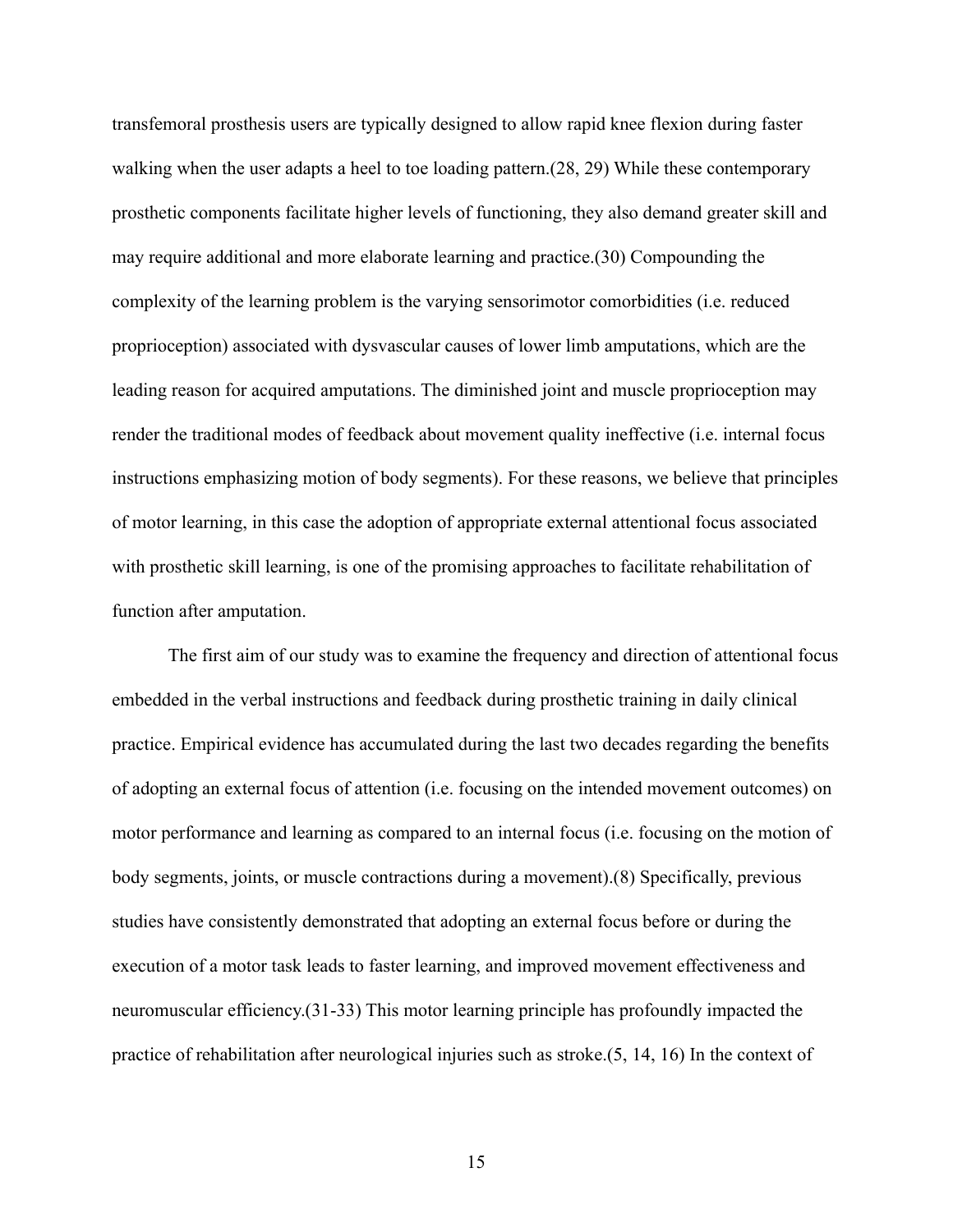post-amputation rehabilitation, the translation of how external versus internal attentional focus affects learning is perhaps even more pertinent because LLP users need to learn to master the use an external device (i.e. a prosthesis) in place of the lost biological limb.

Our results showed a significant but perhaps unsurprising trend that most (i.e. 63%) of verbal instructions and feedback during prosthetic training were directed internally to the movements of prostheses-users' body and prosthesis. This is comparable to what has been observed in physical therapy for rehabilitation of patients with neurological conditions.(14, 16) For example, Johnson et al. observed eight physical therapy sessions of gait training for patients with stroke and found that 67% of the instructions were internally focused.(14) Previous studies have shown that internally focused instructions can lead to less effective motor learning and performance even when compared to neutral instructions.(34, 35). A possible mechanism underlying motor performance degradation associated with internal focus was the "self-invoking trigger hypothesis" which proposed that frequent evaluation of one's own movements associated with a task (i.e. self-schema) negatively impacts task learning and performance. (34) An external focus that removes the emphasis of controlling the complex coordination of body movements may activate the more natural "automatic" processes of goal-action coupling and promote task automaticity, which is paramount when learning to walk with a prosthesis.(9) As observed in this study of contemporary clinical practice, prosthetists often use internally focus language to evaluate a LLP user's movement or to draw attention to specific errors. Such practice, while well-intended, may hinder LLP users' performance and learning.

In light of our findings and the motor learning knowledge regarding the potential benefits of external focus, we propose that prosthetic practitioners (i.e. prosthetists, physical therapists,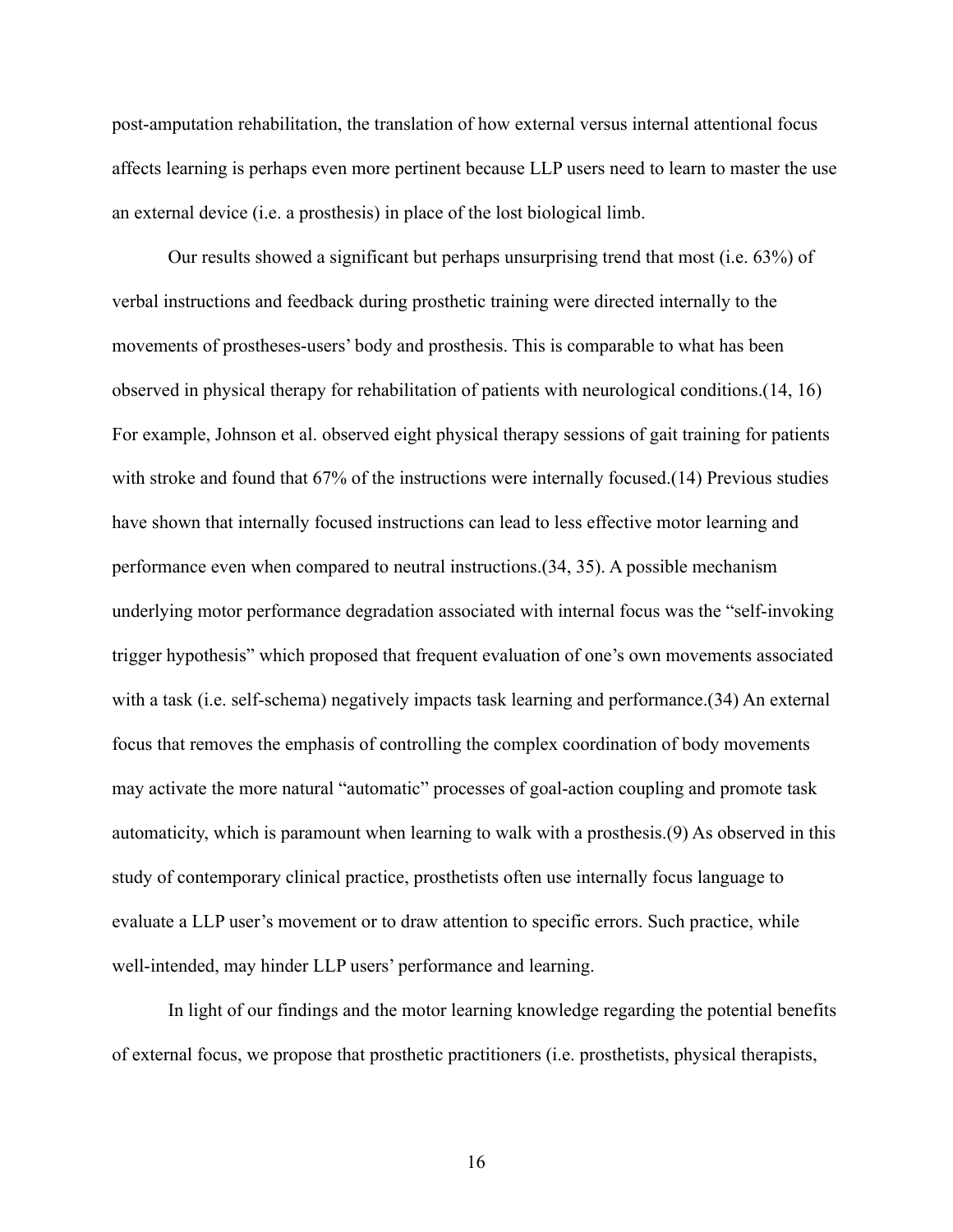occupational therapists, and physiatrists) should be mindful about their choice of words when training LLP users on how to perform movement tasks with their prosthesis. As an example, we observed many cases where the prosthetist instructed a LLP user to bend or straighten his/her knees and to kick the feet out and contact the ground with heels during walking. We understand that it is difficult to instruct movements completely without referring to the patient's body or prosthesis, however improved outcomes may be attained if the practitioner can use instructions such as "*walk like you would crush a bug with the heel of your shoes with every step*" (to promote a heel first gait pattern) or using external targets such as markers placed on the floor to promote larger steps and faster gait. It may be beneficial for prosthetic component manufacturers to develop evidence-guided instructional videos aimed at addressing common movement errors and promoting movement patterns that maximize the performance of the prosthesis and the patient.(6) Further research is needed to identify specific movement goals that are most prevalent in prosthetic training, which can guide the development of motor learning guidelines for improving patient outcomes during prosthetic rehabilitation.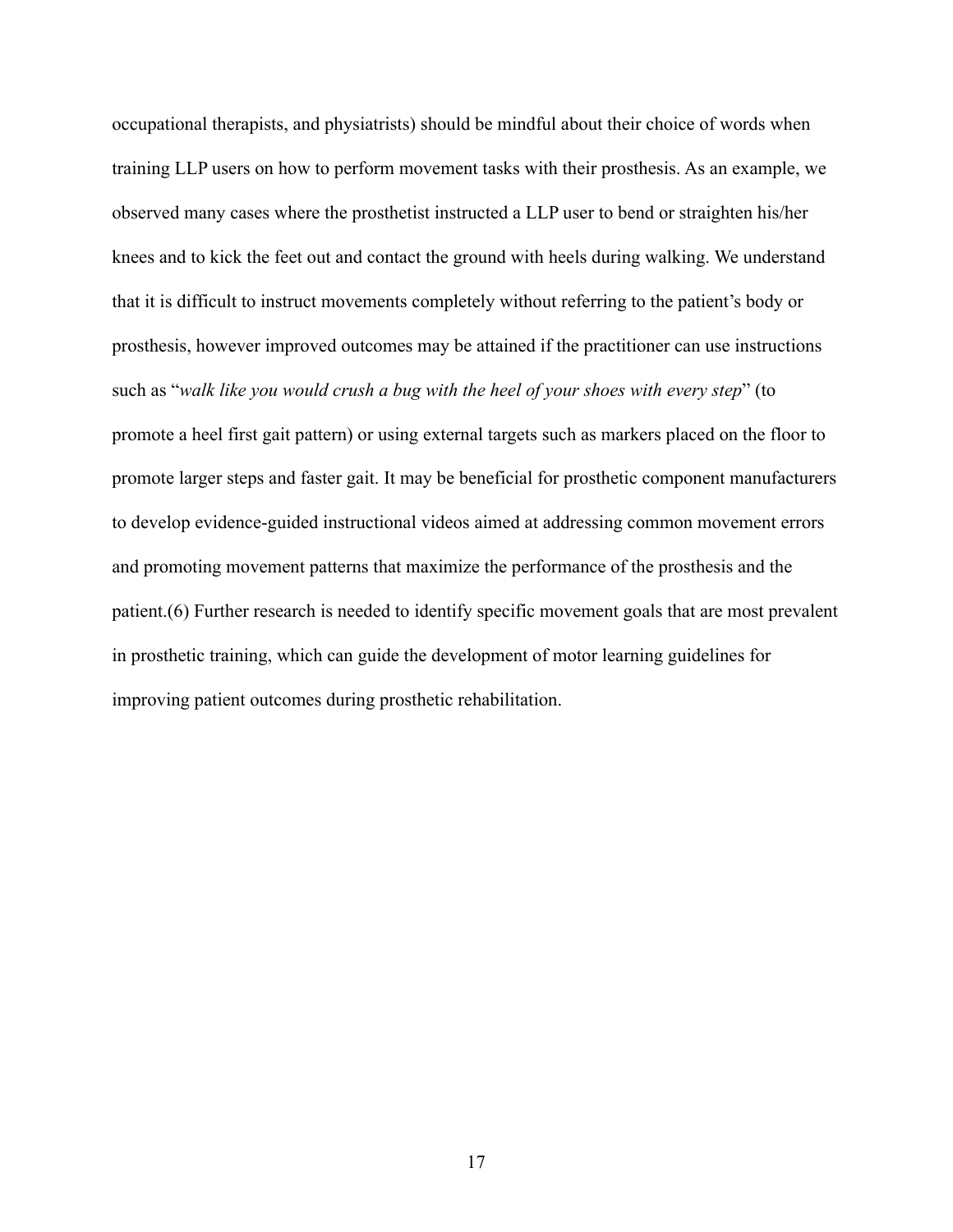### **Limitations**

Although 338 minutes of video data were collected and analyzed systematically, a limitation of the present study was that only 20 LLP users and 6 prosthetists from 3 clinics in the Southern Nevada region were included. Therefore, the results may be influenced by regional practice trends. Larger scale studies involving a wider range of practice regions and countries are needed to improve generalizability. A second limitation was the presence of a researcher and an audio and video recorder in the room during each session. Even though the prosthetists and LLP user participants were unaware of the purpose of the study, the presence of an observer in the room could have potentially impacted their choice of words and actions. Other factors that can affect instruction and feedback, such as LLP user's level of education, prosthesis use proficiency, and other psychological factors, were not examined in the current study.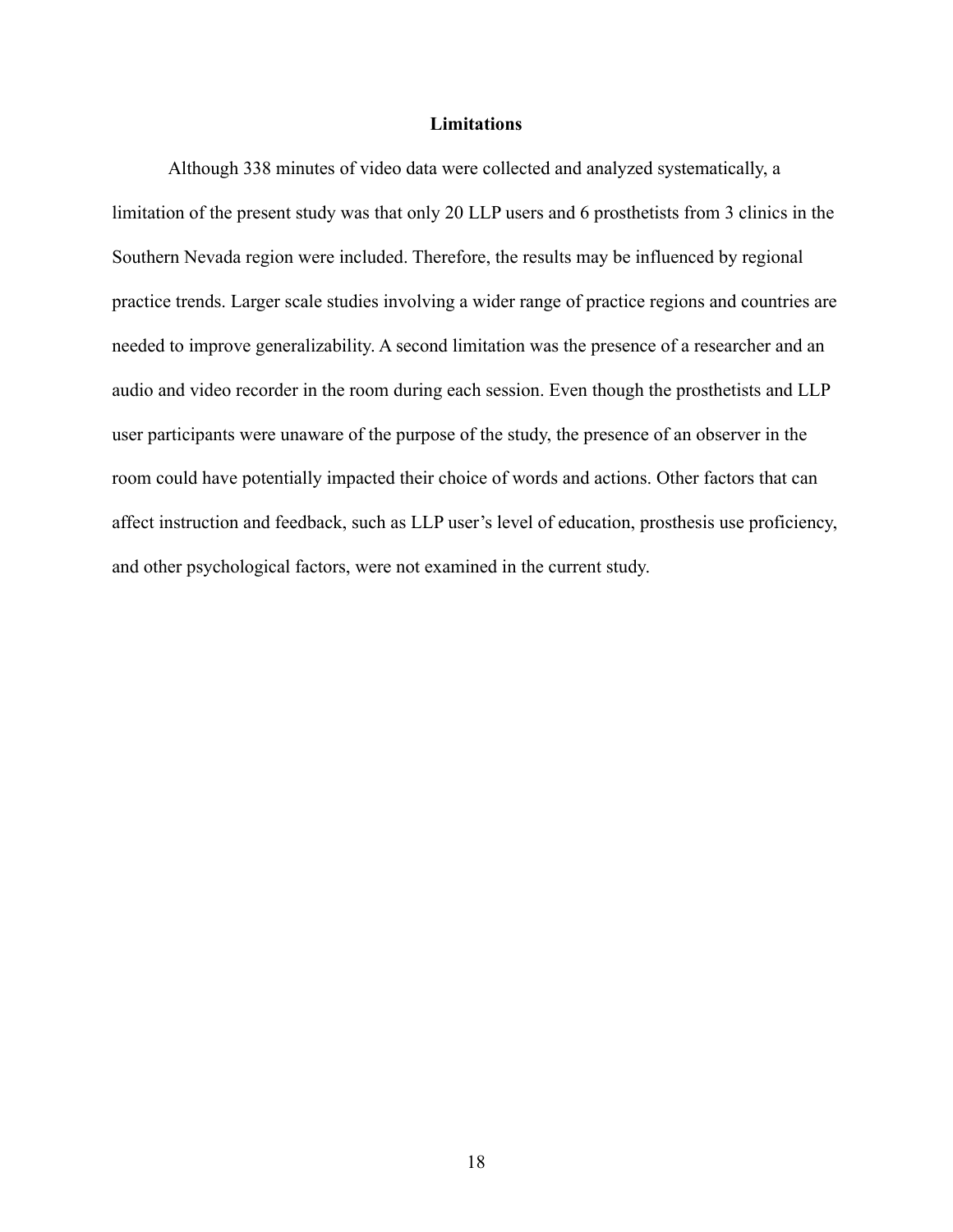## **Clinical Relevance**

While experimental research into the benefits of an external focus of attention during prosthetic skill training is pending, evidence from other clinical models have shown that adopting an external focus can enhance motor performance and benefit long-term learning. Clinicians should adopt the best available scientific evidence of motor learning when treating individuals with lower limb amputation. Overreliance on internally focused instructions may interrupt goal-action coupling and hinder prosthetic skill learning in individuals with limb loss.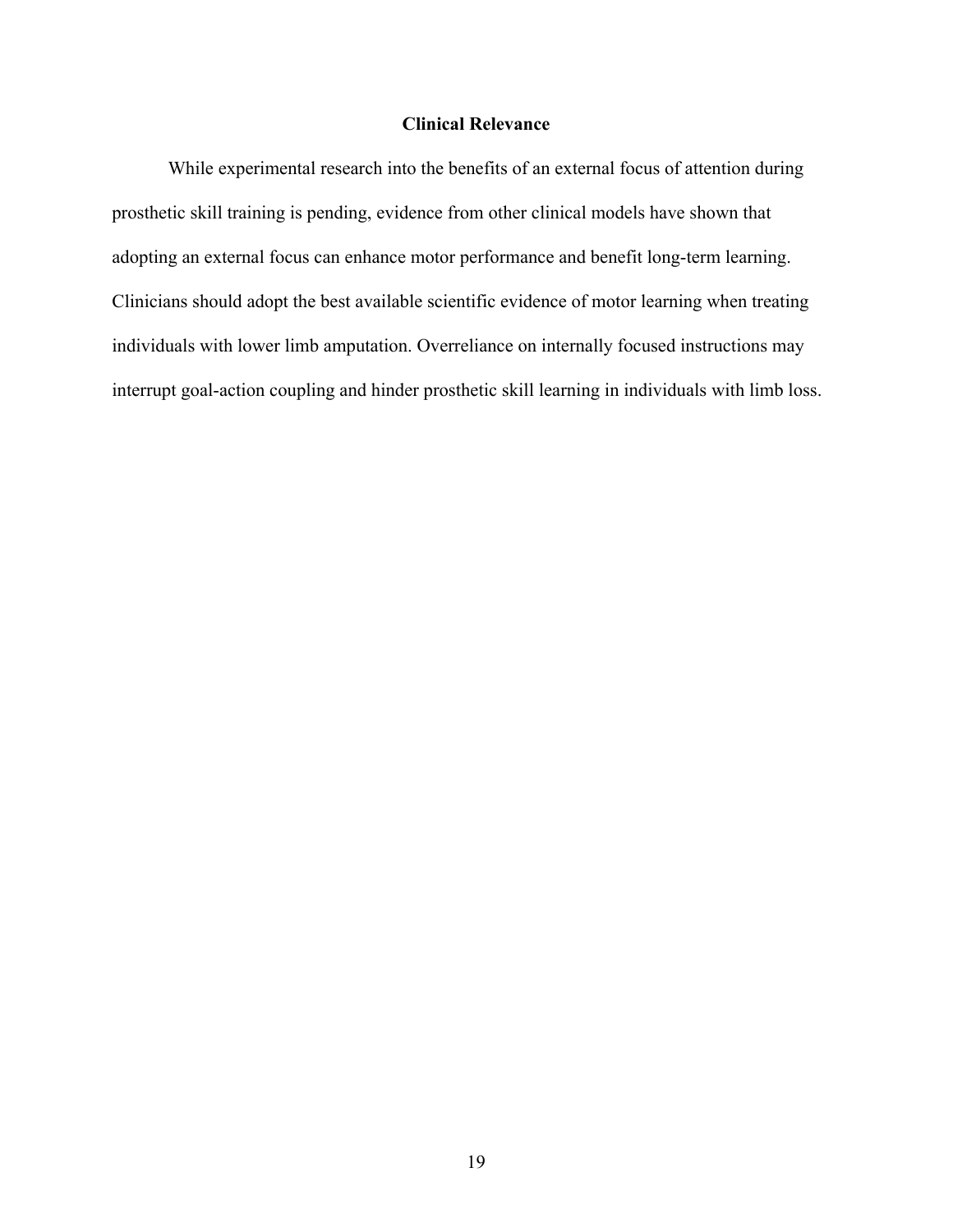## **Appendix A**

|                 | "Drive that heel down."                                       |          |              | "Walk to the corner of the room." |                                 |          |
|-----------------|---------------------------------------------------------------|----------|--------------|-----------------------------------|---------------------------------|----------|
|                 |                                                               |          |              |                                   |                                 |          |
| Analyst:        |                                                               |          |              |                                   | Date:                           |          |
| Participant ID: |                                                               | Minute 1 |              | Minute 2 Minute 3 Minute 4        |                                 | Minute 5 |
|                 | Sit to stand                                                  |          |              |                                   |                                 |          |
|                 | Standing and stepping                                         |          |              |                                   |                                 |          |
|                 | Walking and running                                           |          |              |                                   |                                 |          |
| Task            | Prosthetic use training                                       |          |              |                                   |                                 |          |
|                 | Putting on and taking off prosthetic                          |          |              |                                   |                                 |          |
|                 | Other (not gait related)                                      |          |              |                                   |                                 |          |
|                 | Internal focus (body and intact limbs)                        |          | $\mathbf{I}$ |                                   |                                 |          |
|                 | Internal focus (prosthetic components<br>specific)            |          | Ш            |                                   |                                 |          |
|                 | <b>External focus</b>                                         | L        |              |                                   |                                 |          |
| Instruction     | <b>Mixed focus</b>                                            | L        | Ш            |                                   |                                 |          |
|                 | Demonstration of task                                         |          |              |                                   |                                 |          |
|                 | Reasoning for exercise                                        |          |              |                                   |                                 |          |
|                 | "Think about"                                                 |          |              |                                   |                                 |          |
|                 | Internal focus-verbal                                         | I        |              |                                   |                                 |          |
|                 | Internal focus-verbal (prosthetic<br>components specific)     | Ш        |              |                                   |                                 |          |
|                 | External focus-verbal                                         |          |              | L                                 |                                 |          |
|                 | External focus-other auditory                                 |          |              |                                   |                                 |          |
| Feedback        | External focus-visual (eg. mirror,<br>target)                 |          |              |                                   |                                 |          |
|                 | <b>Mixed focus</b>                                            | L        | $\mathsf{I}$ |                                   |                                 |          |
|                 | Quantified feedback                                           |          |              |                                   |                                 |          |
|                 | Tactile/manual guidance/facilitation                          |          |              |                                   |                                 |          |
|                 | Manual guidance/facilitation                                  |          |              |                                   |                                 |          |
|                 | Unfocused statement                                           | Ш        |              | $\mathsf{II}$                     |                                 |          |
| Other           | General chat with regard to progress                          |          |              |                                   |                                 |          |
|                 | "Drive your heel down into<br>the ground on this tile floor." |          |              |                                   | "That was good."<br>"Nice job!" |          |

Figure 1: Example of a Completed Analysis Matrix: Focus of Attention.

Note: This analysis matrix was used to analyze the recorded video from each participant. Each block represented 1-minute blocks in the recorded video. For instance, "Minute 1" was between zero to 60 seconds of the recorded video. Within each time block, a single tally was represented by "I" and showed a single incidence of a particular instruction or feedback made by the prosthetist to the participant. The shaded blocks indicated which tasks were completed during a time block.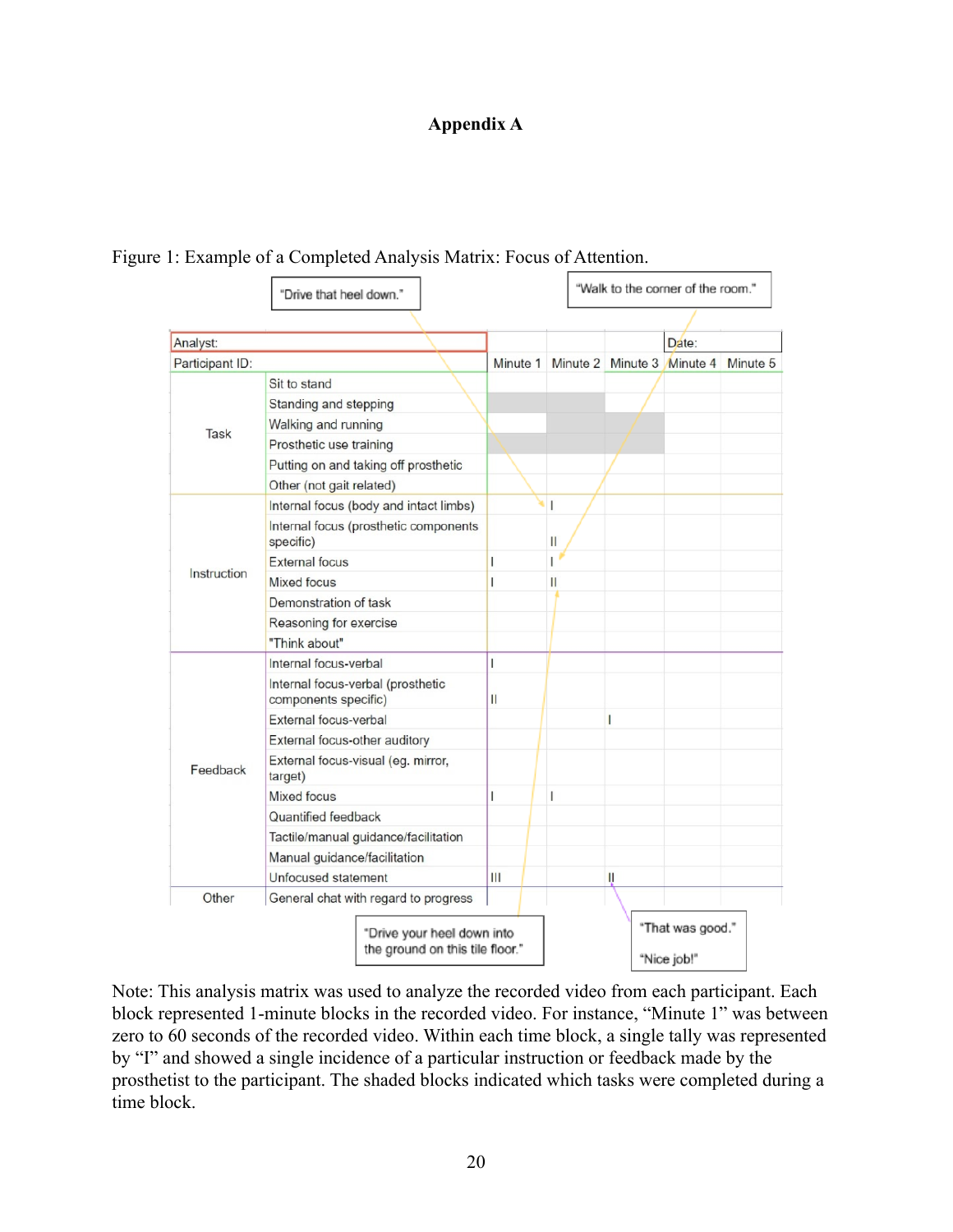# **Appendix B**

| <b>LLP</b>       | LLP user characteristics<br>Prosthetist      |                           |            |                           |                                                        |                   |                         |         |        |                    |
|------------------|----------------------------------------------|---------------------------|------------|---------------------------|--------------------------------------------------------|-------------------|-------------------------|---------|--------|--------------------|
| user<br>$\rm ID$ | years of<br>experience<br>(ID)               | <b>Sex</b>                | Age<br>(y) | Years Since<br>Amputation | Cause of<br>Amputation                                 | Amputated<br>Side | Amputation<br>Level     | K-Level | PLUS-M | Session<br>time(s) |
| $\mathbf{1}$     | 11(A)                                        | $\boldsymbol{\mathrm{F}}$ | 34         | 26.6                      | Congenital<br><b>PFFD</b>                              | $\mathbf L$       | AK                      | K3      | 67.1   | 441                |
| $\overline{c}$   | 4(B)                                         | $\mathbf{M}$              | 55         | 1.6                       | Diabetes                                               | $\mathbf L$       | BK                      | K3      | 49.1   | 860                |
| 3                | 4(B)                                         | $\boldsymbol{\mathrm{F}}$ | 69         | 0.7                       | Diabetes                                               | L                 | BK                      | K2      | 27.2   | 947                |
| 4                | 4(B)                                         | $\boldsymbol{\mathrm{F}}$ | 54         | 2.1                       | <b>Diabetes</b><br>related<br>necrotizing<br>fasciitis | ${\bf R}$         | BK                      | K3      | 49.8   | 1914               |
| 5                | 4(B)                                         | $\mathbf{M}$              | 60         | 1.9                       | Diabetes                                               | $\mathbf R$       | $\rm BK$                | K3      | 57.3   | 1564               |
| 6                | 4(B)                                         | $\mathbf{M}$              | 50         | 5.1                       | Osteomyelitis                                          | L                 | BK                      | K3      | 49.8   | 871                |
| $\overline{7}$   | 4(B)                                         | M                         | 50         | R: 4.3<br>L: 1.5          | <b>Diabetes</b>                                        | $\, {\bf B}$      | BK                      | K3      | 48.4   | 1125               |
| 8                | 21 <sub>(C)</sub>                            | $\mathbf{M}$              | 46         | 15.5                      | Motorcycle<br>accident                                 | $\mathbf L$       | AK                      | K4      | 71.4   | 512                |
| 9                | 12(D)                                        | $\mathbf{M}$              | 51         | 0.6                       | Bone<br>infection                                      | $\mathbf R$       | Knee<br>disarticulation | K3      | 34.1   | 1168               |
| 10               | 11(A)                                        | $\mathbf{M}$              | 51         | $0.8\,$                   | Blood clot                                             | $\mathbb{R}$      | AK                      | K3      | 48.4   | 373                |
| 11               | 4(B)                                         | $\boldsymbol{\mathrm{F}}$ | 54         | 2.1                       | Diabetes<br>related<br>necrotizing<br>fasciitis        | ${\bf R}$         | $\rm BK$                | K3      | 49.8   | 1664               |
| 12               | 11(A)                                        | $\mathbf{M}$              | 51         | $0.8\,$                   | Blood clot                                             | ${\bf R}$         | $\mathbf{AK}$           | K3      | 48.4   | 828                |
| 13               | 11(A)                                        | $\boldsymbol{\mathrm{F}}$ | 22         | 0.4                       | Cancer-<br>synovial<br>sarcoma                         | L                 | $\rm BK$                | K3      | 41.5   | 616                |
| 14               | 4(B)                                         | $\mathbf F$               | 63         | $1.4\,$                   | Peripheral<br>artery disease                           | $\mathbf L$       | $\mathbf{A}\mathbf{K}$  | K3      | 39.0   | 1413               |
| 15               | 11(A)                                        | $\mathbf M$               | 51         | $0.8\,$                   | Blood clot                                             | ${\bf R}$         | $\mathbf{A}\mathbf{K}$  | K3      | 48.4   | 494                |
| 16               | Excluded due to recording device malfunction |                           |            |                           |                                                        |                   |                         |         |        |                    |

Table 2: Characteristics of the LLP users and treating prosthetists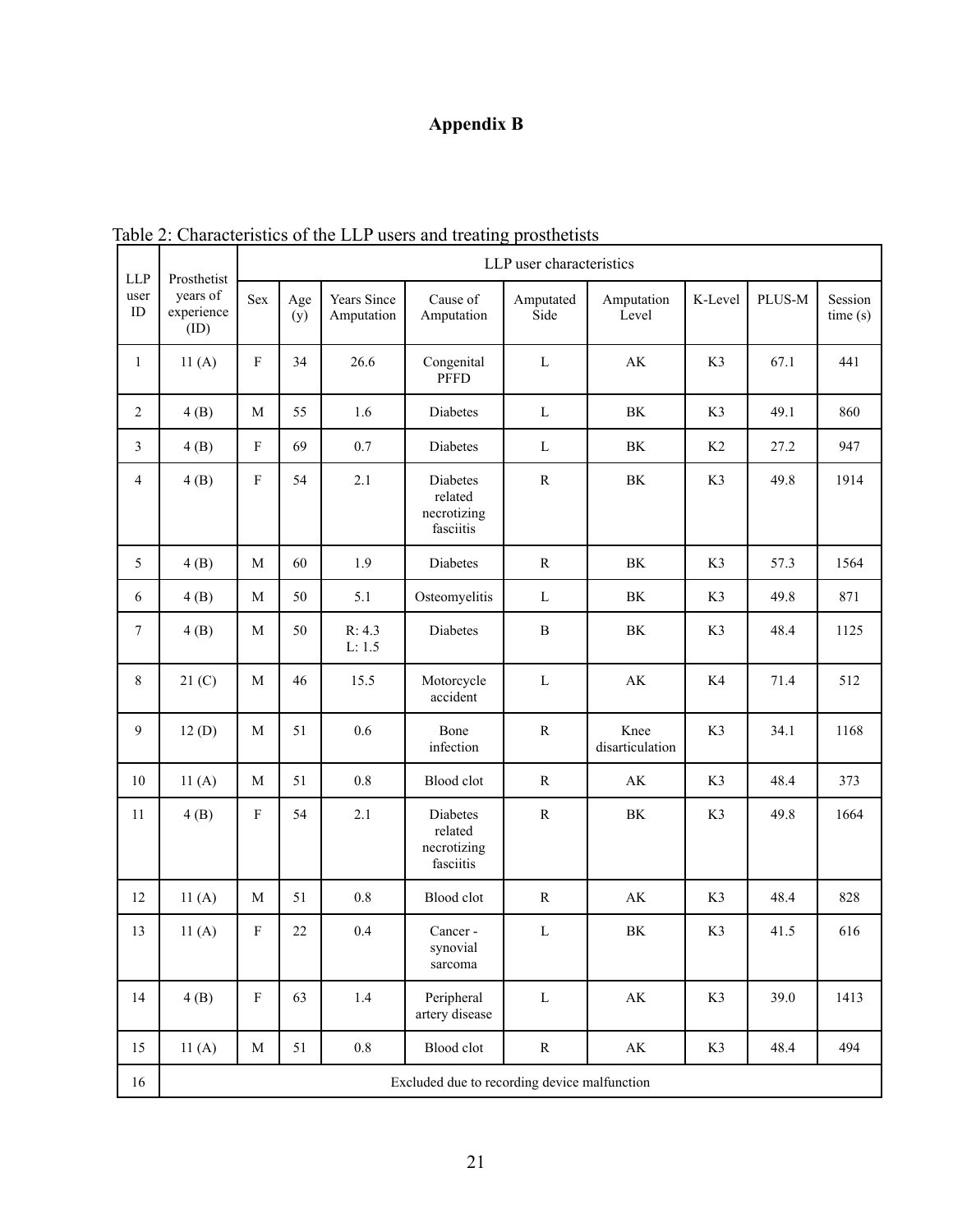| 17 | 12(D)             | M       | 51 | 0.6            | Bone<br>infection                                    | $\mathbf R$  | Knee<br>disarticulation | K3             | 34.1 | 926  |
|----|-------------------|---------|----|----------------|------------------------------------------------------|--------------|-------------------------|----------------|------|------|
| 18 | 11(A)             | $\rm F$ | 22 | 0.4            | Cancer -<br>synovial<br>sarcoma                      | L            | BK                      | K <sub>3</sub> | 41.5 | 1943 |
| 19 | 21 <sub>(C)</sub> | M       | 51 | 7.8            | Diabetic ulcer<br>led to bone<br>infection           | L            | BK                      | K <sub>3</sub> | 64.5 | 1164 |
| 20 | 6(E)              | M       | 62 | 27.3           | Train accident                                       | R            | BK                      | K3             | 62.5 | 672  |
| 21 | 6(F)              | F       | 56 | $\overline{c}$ | Sores on<br>bottom of foot<br>that would not<br>heal | $\mathbb{R}$ | BK                      | K <sub>2</sub> | 21.8 | 809  |

Note: The PLUS-M T-score was a normalized outcome measure used to assess functional mobility of prosthetic limb users where 21.8 indicated the lowest and 71.4 indicated the highest mobility level. T-score of 50.1 represents the 50<sup>th</sup> percentile.(21) AK=above-the-knee, BK=below-the-knee, F=female, M=male, L=left, R=right, B=bilateral.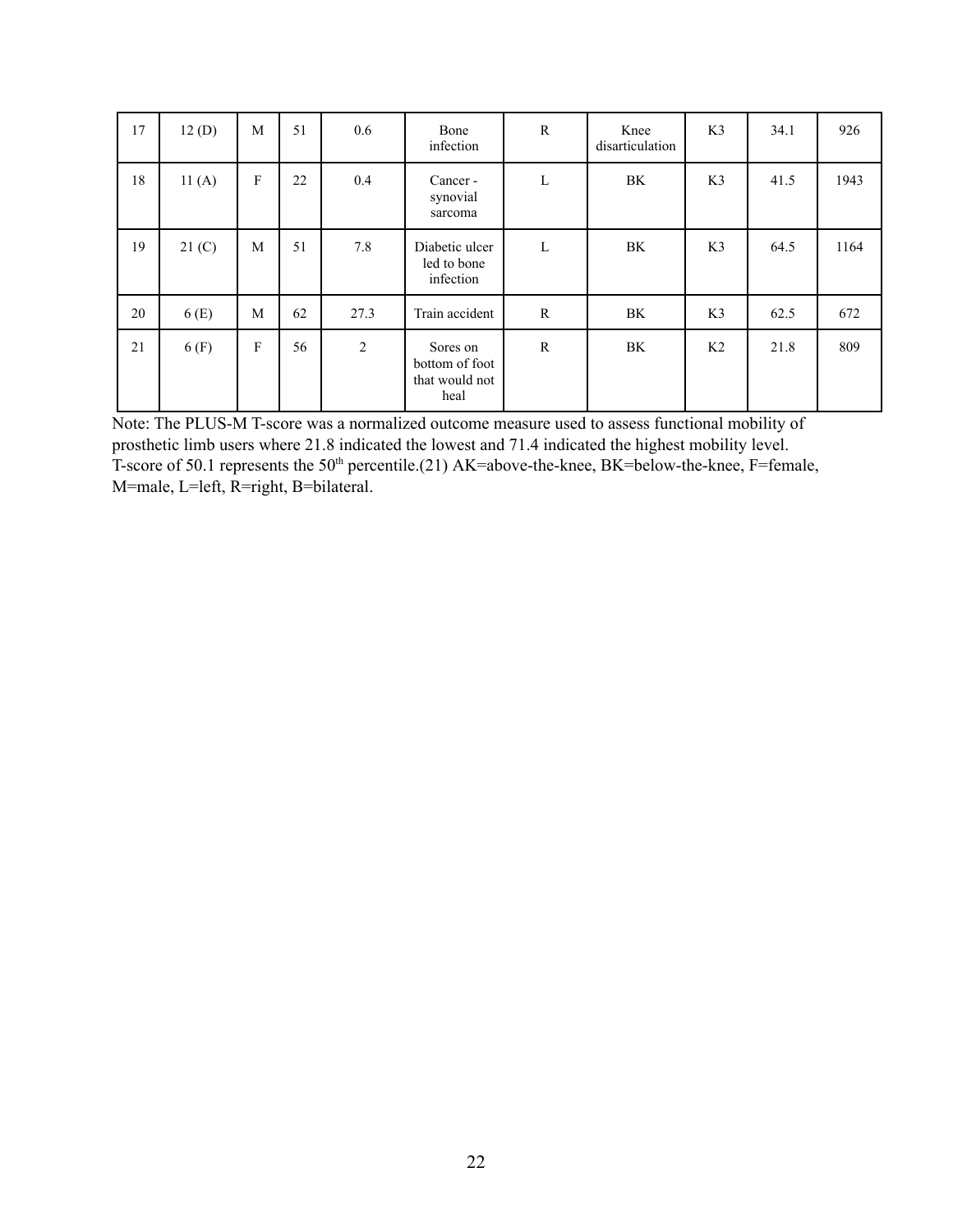## **References**

1. Ziegler-Graham K, MacKenzie EJ, Ephraim PL, Travison TG, Brookmeyer R. Estimating the prevalence of limb loss in the United States: 2005 to 2050. Archives of physical medicine and rehabilitation. 2008;89(3):422-9.

2. Sheehan TP, Gondo GC. Impact of limb loss in the United States. Physical medicine and rehabilitation clinics of North America. 2014;25(1):9-28.

3. Wurdeman SR, Stevens PM, Campbell JH. Mobility Analysis of AmpuTees II: Comorbidities and Mobility in Lower Limb Prosthesis Users. American journal of physical medicine & rehabilitation / Association of Academic Physiatrists. 2018;97(11):782-8.

4. Webster JB, Crunkhorn A, Sall J, Highsmith MJ, Pruziner A, Randolph BJ. Clinical Practice Guidelines for the Rehabilitation of Lower Limb Amputation An Update from the Department of Veterans Affairs and Department of Defense. Am J Phys Med Rehab. 2019;98(9):820-9.

5. Wulf G, Lewthwaite R. Optimizing performance through intrinsic motivation and attention for learning: The OPTIMAL theory of motor learning. Psychon Bull Rev. 2016;23(5):1382-414.

6. Sawers A, Hahn ME, Kelly VE, Czerniecki JM, Kartin D. Beyond componentry: How principles of motor learning can enhance locomotor rehabilitation of individuals with lower limb loss--a review. Journal of rehabilitation research and development. 2012;49(10):1431-42.

7. Gailey R, Gaunaurd I, Raya M, Kirk-Sanchez N, Prieto-Sanchez LM, Roach K. Effectiveness of an Evidence-Based Amputee Rehabilitation (EBAR) Program: A Pilot Randomized Controlled Trial. Physical therapy. 2020.

8. Wulf G. Attentional focus and motor learning: a review of 15 years. Int Rev Sport Exer P. 2013;6(1):77-104.

9. Wulf G, McNevin N, Shea CH. The automaticity of complex motor skill learning as a function of attentional focus. The Quarterly journal of experimental psychology A, Human experimental psychology. 2001;54(4):1143-54.

10. Richer N, Saunders D, Polskaia N, Lajoie Y. The effects of attentional focus and cognitive tasks on postural sway may be the result of automaticity. Gait Posture. 2017;54:45-9. 11. Wurdeman SR, Myers SA, Jacobsen AL, Stergiou N. Adaptation and prosthesis effects on stride-to-stride fluctuations in amputee gait. PloS one. 2014;9(6):e100125.

12. Lee Childers W, Prilutsky BI, Gregor RJ. Motor adaptation to prosthetic cycling in people with trans-tibial amputation. Journal of biomechanics. 2014;47(10):2306-13.

13. Tantua AT, Geertzen JH, van den Dungen JJ, Breek JK, Dijkstra PU. Reduction of residual limb volume in people with transtibial amputation. Journal of rehabilitation research and development. 2014;51(7):1119-26.

14. Johnson L, Burridge JH, Demain SH. Internal and external focus of attention during gait re-education: an observational study of physical therapist practice in stroke rehabilitation. Physical therapy. 2013;93(7):957-66.

15. Kim GJ, Hinojosa J, Rao AK, Batavia M, O'Dell MW. Randomized Trial on the Effects of Attentional Focus on Motor Training of the Upper Extremity Using Robotics With Individuals After Chronic Stroke. Archives of physical medicine and rehabilitation. 2017;98(10):1924-31.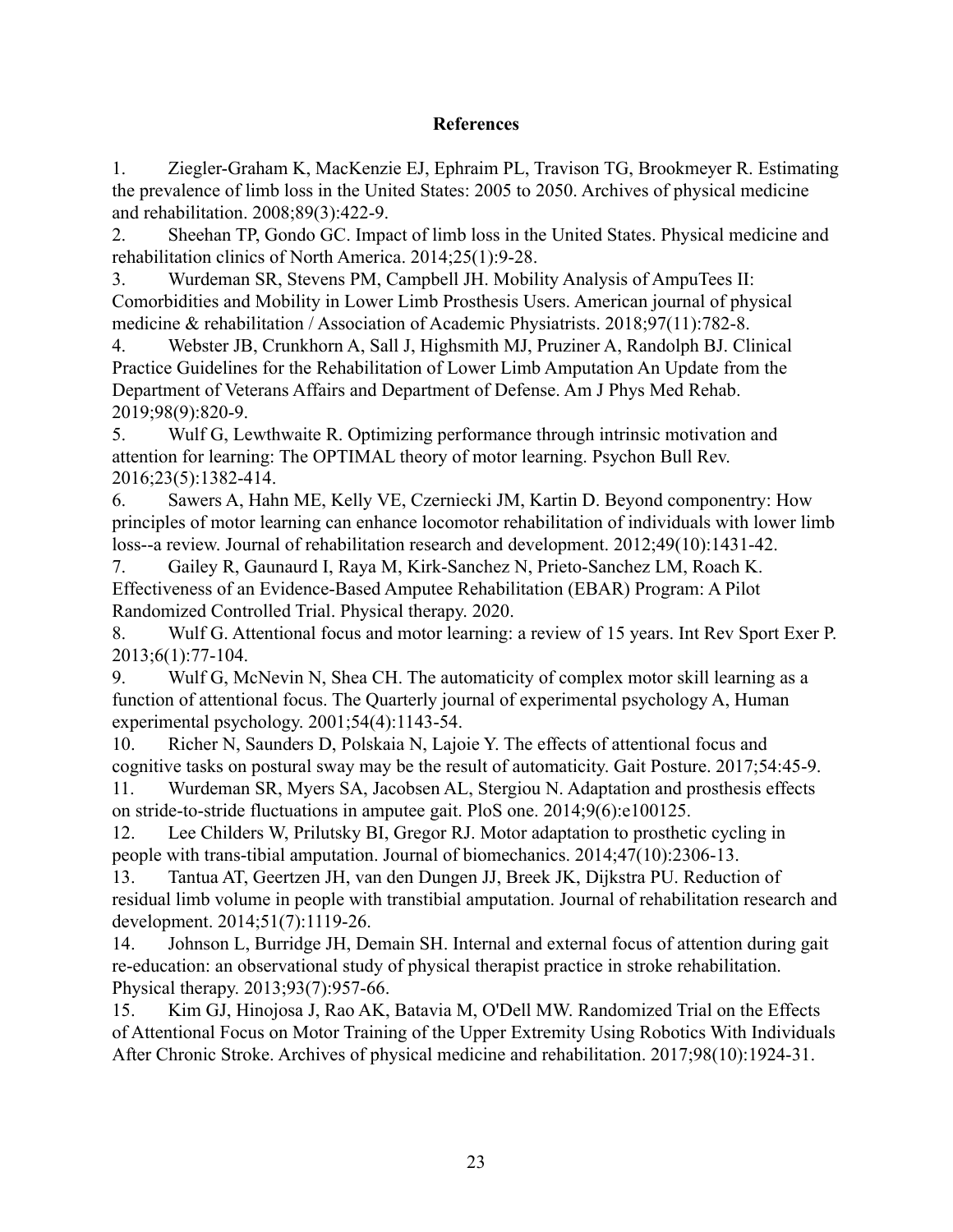16. Kal E, van den Brink H, Houdijk H, van der Kamp J, Goossens PH, van Bennekom C, et al. How physical therapists instruct patients with stroke: an observational study on attentional focus during gait rehabilitation after stroke. Disabil Rehabil. 2017:1-12.

17. Landers MR, Hatlevig RM, Davis AD, Richards AR, Rosenlof LE. Does attentional focus during balance training in people with Parkinson's disease affect outcome? A randomised controlled clinical trial. Clinical rehabilitation. 2016;30(1):53-63.

18. Durham KF, Sackley CM, Wright CC, Wing AM, Edwards MG, van Vliet P. Attentional focus of feedback for improving performance of reach-to-grasp after stroke: a randomised crossover study. Physiotherapy. 2014;100(2):108-15.

19. Chua LK, Wulf G, Lewthwaite R. Choose your words wisely: Optimizing impacts on standardized performance testing. Gait Posture. 2020;79:210-6.

20. Kal E, van den Brink H, Houdijk H, van der Kamp J, Goossens PH, van Bennekom C, et al. How physical therapists instruct patients with stroke: an observational study on attentional focus during gait rehabilitation after stroke. Disabil Rehabil. 2018;40(10):1154-65.

21. Hafner BJ, Gaunaurd IA, Morgan SJ, Amtmann D, Salem R, Gailey RS. Construct Validity of the Prosthetic Limb Users Survey of Mobility (PLUS-M) in Adults With Lower Limb Amputation. Archives of physical medicine and rehabilitation. 2017;98(2):277-85.

22. Pope C, Ziebland S, Mays N. Qualitative research in health care. Analysing qualitative data. Bmj. 2000;320(7227):114-6.

23. Haidet KK, Tate J, Divirgilio-Thomas D, Kolanowski A, Happ MB. Methods to improve reliability of video-recorded behavioral data. Res Nurs Health. 2009;32(4):465-74.

24. Erratum to "A Guideline of Selecting and Reporting Intraclass Correlation Coefficients for Reliability Research" [J Chiropr Med 2016;15(2):155-163]. J Chiropr Med. 2017;16(4):346. 25. Koo TK, Li MY. A Guideline of Selecting and Reporting Intraclass Correlation

Coefficients for Reliability Research. J Chiropr Med. 2016;15(2):155-63.

26. Long JS. Regression models for categorical and limited dependent variables. Thousand Oaks: Sage Publications; 1997. xxx, 297 p. p.

27. Mcdonald JF, Moffitt RA. The Uses of Tobit Analysis. Rev Econ Stat. 1980;62(2):318-21.

28. Mohamed A, Sexton A, Simonsen K, McGibbon CA. Development of a Mechanistic Hypothesis Linking Compensatory Biomechanics and Stepping Asymmetry during Gait of Transfemoral Amputees. Appl Bionics Biomech. 2019;2019:4769242.

29. Shojaei I, Hendershot BD, Wolf EJ, Bazrgari B. Persons with unilateral transfemoral amputation experience larger spinal loads during level-ground walking compared to able-bodied individuals. Clinical biomechanics. 2016;32:157-63.

30. Alcaide-Aguirre RE, Morgenroth DC, Ferris DP. Motor control and learning with lower-limb myoelectric control in amputees. Journal of rehabilitation research and development. 2013;50(5):687-98.

31. Wulf G, Dufek JS, Lozano L, Pettigrew C. Increased jump height and reduced EMG activity with an external focus. Human movement science. 2010;29(3):440-8.

32. Wulf G, Dufek JS. Increased jump height with an external focus due to enhanced lower extremity joint kinetics. Journal of motor behavior. 2009;41(5):401-9.

33. Chiviacowsky S, Wulf G, Wally R. An external focus of attention enhances balance learning in older adults. Gait Posture. 2010;32(4):572-5.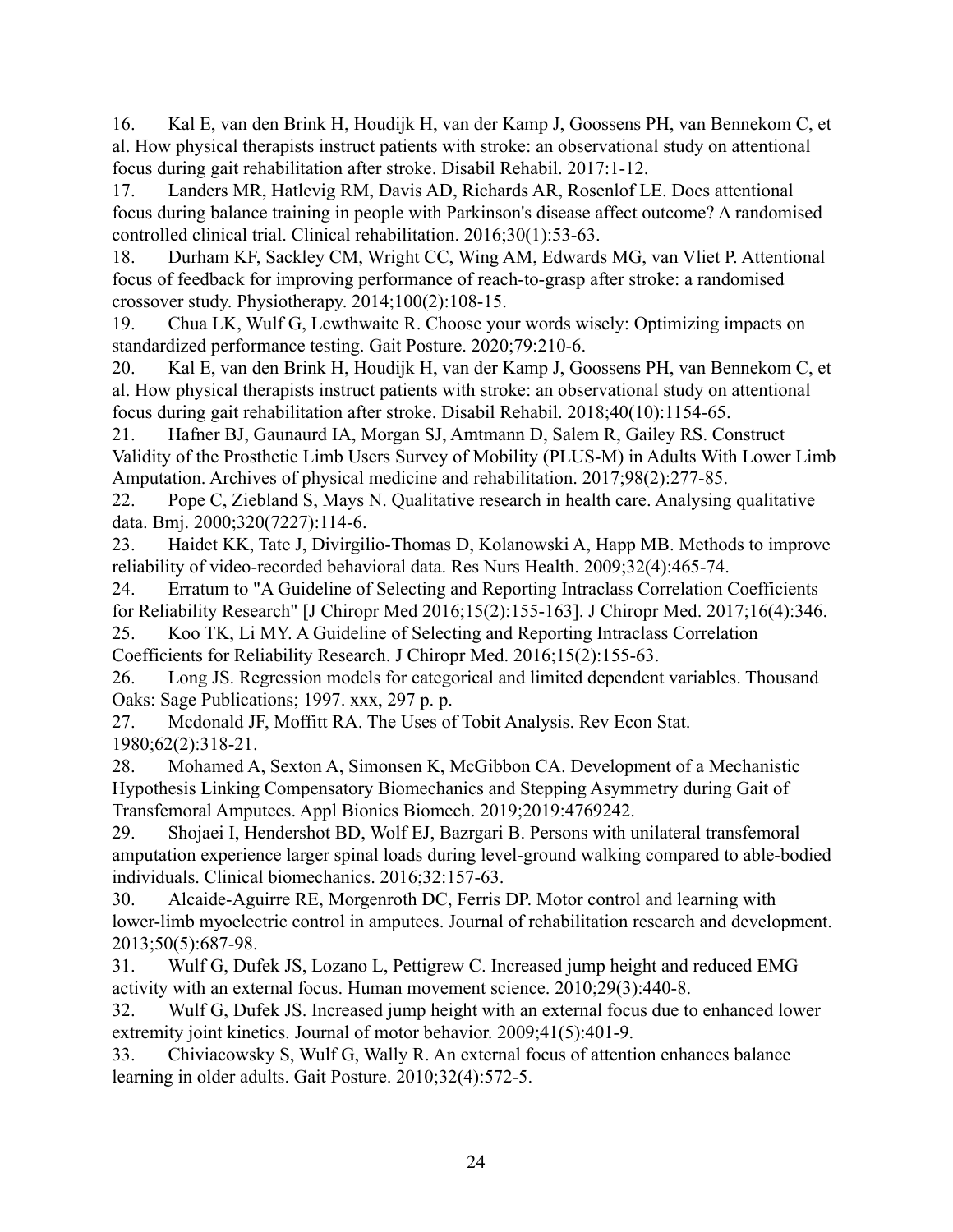34. McKay B, Wulf G, Lewthwaite R, Nordin A. The self: Your own worst enemy? A test of the self-invoking trigger hypothesis. Q J Exp Psychol (Hove). 2015;68(9):1910-9.<br>35. Porter JM, Nolan RP, Ostrowski EJ, Wulf G. Directing attention externally

Porter JM, Nolan RP, Ostrowski EJ, Wulf G. Directing attention externally enhances agility performance: a qualitative and quantitative analysis of the efficacy of using verbal instructions to focus attention. Front Psychol. 2010;1.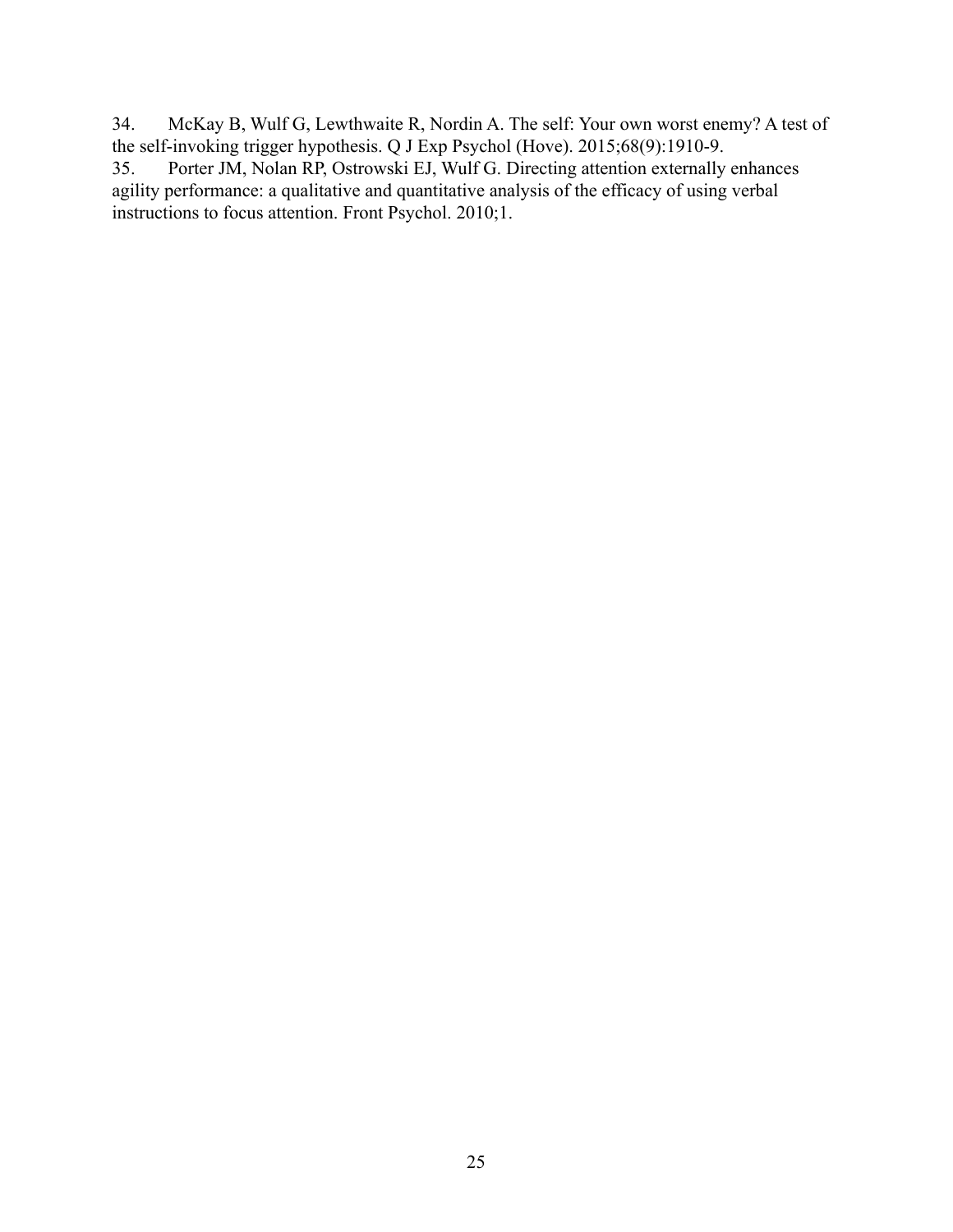# **Curriculum Vitae**

Alexander Bonczyk

Department of Physical Therapy University of Nevada, Las Vegas Las Vegas, NV 89154 Email: abonczyk1260@gmail.com

Education

Gonzaga University B.A., Sociology, 2013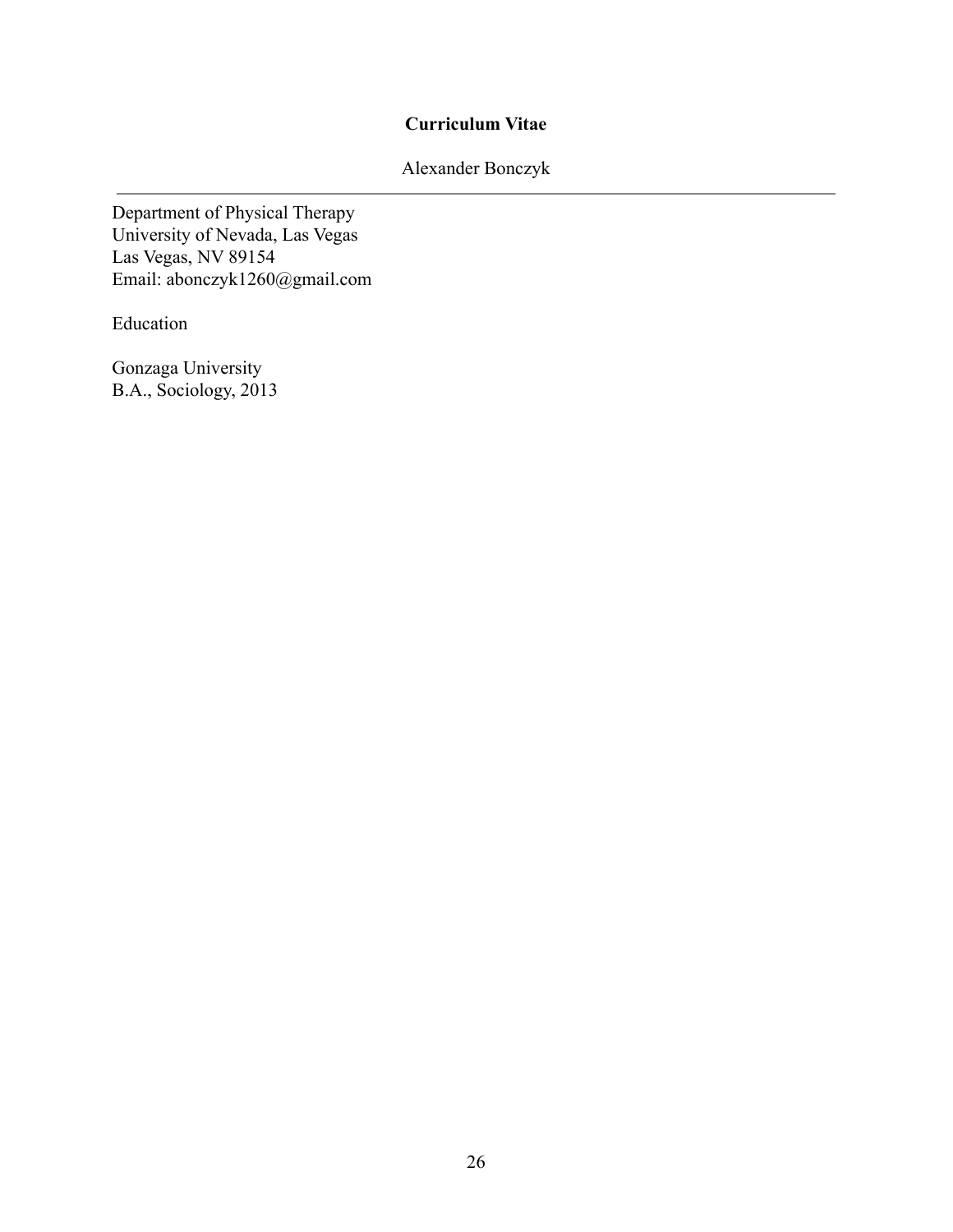Department of Physical Therapy University of Nevada, Las Vegas Las Vegas, NV 89154 Email: [mariakatrina.dimapilis@gmail.com](mailto:mariakatrina.dimapilis@gmail.com)

Education

University of Nevada, Las Vegas B.S., Kinesiology, 2018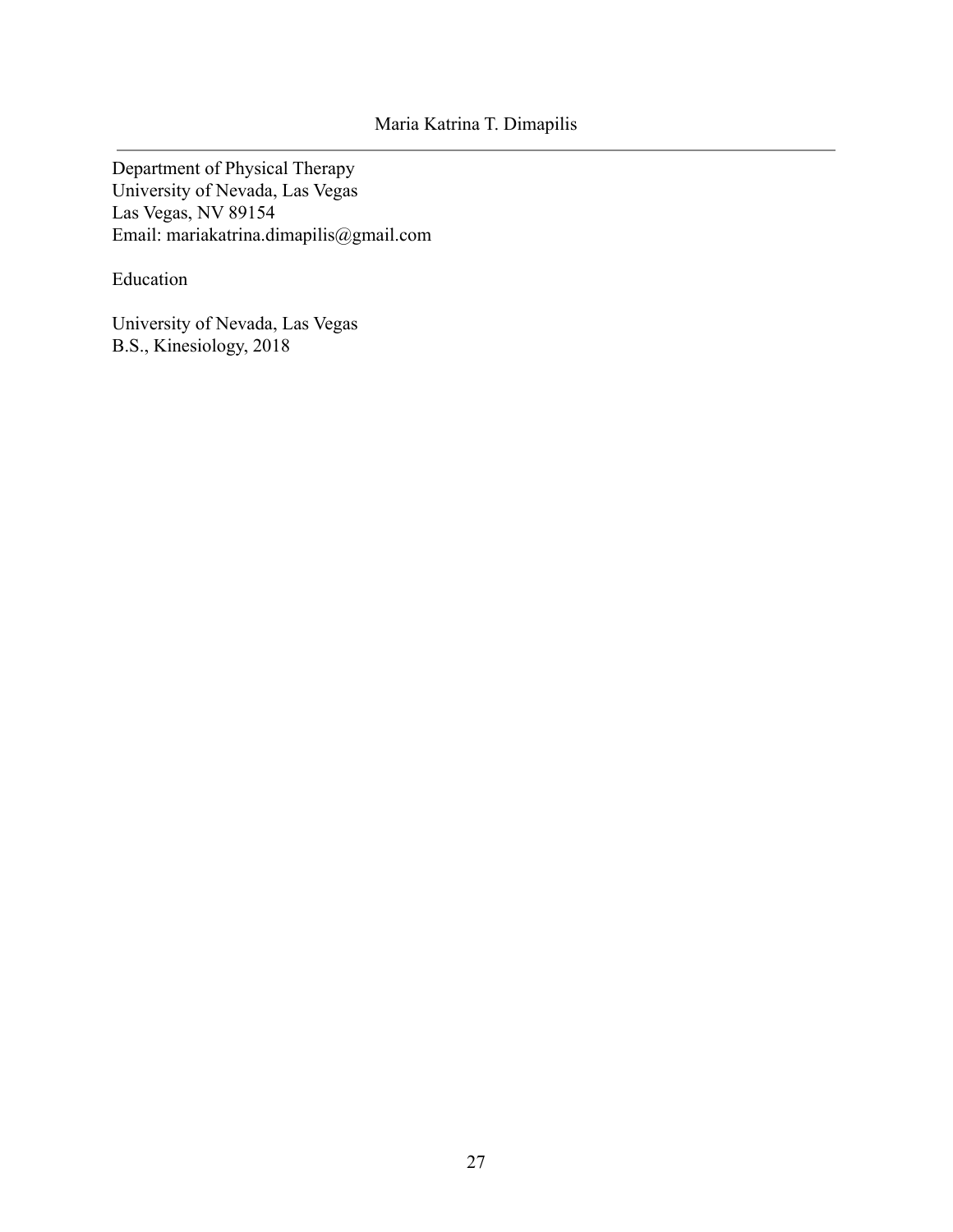Department of Physical Therapy University of Nevada, Las Vegas Las Vegas, NV 89154 Email: sarahlynnpartridge@gmail.com

Education

Cal Poly Humboldt (formerly Humboldt State University) B.S., Kinesiology, 2019